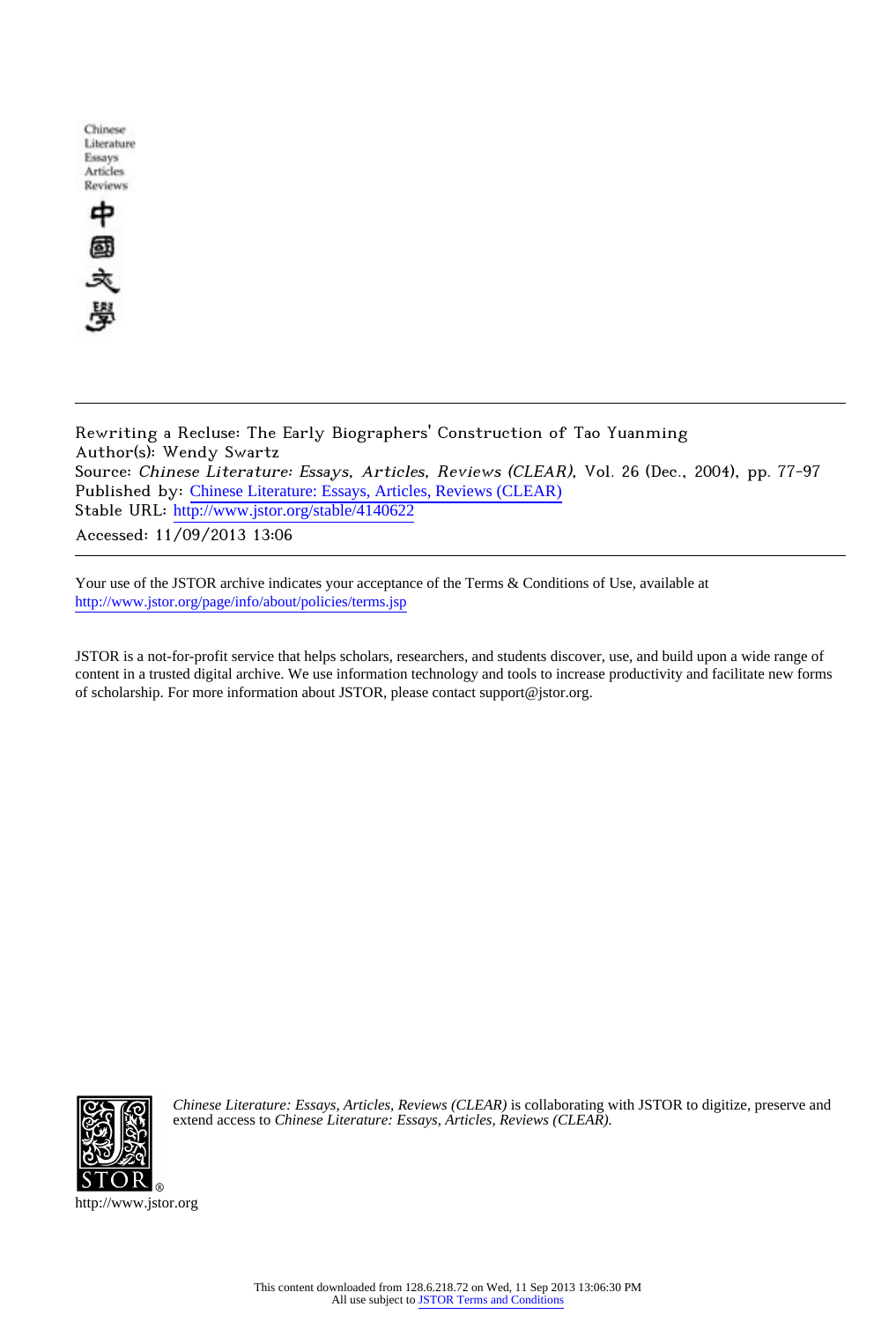# **Rewriting a Recluse: The Early Biographers' Construction of Tao Yuanming**

# **Wendy Swartz Columbia University**

**In his historical reception, Tao Yuanming (Tao Qian) has been appreciated as an aloof recluse, moral exemplar and fascinating character. His works aside, the most important sources for these characterizations are his earliest biographies, written during the Southern Dynasties and early Tang. The biographies in the Song shu, the Nan shi and the Jin shu and that by Xiao Tong have been taken for granted as a repository of facts and treated as primary sources. This article shows that they are products of their compilers' choices in the selection and presentation of materials and are thus interpretations of Tao's life.** 

**For close to a millennium, Tao Yuanming 陶淵明 (or Tao Qian 陶潛, zi Yuanliang 元亮, posthumous name Jingjie fiff, 365?-427) has been widely considered one of China's greatest poets.1 But his career as a cultural icon often referred to in literature and later depicted in painting began much earlier. Since his death, Tao Yuanming has been appreciated as an aloof recluse, a moral exemplar, and a fascinating character. Aside from his works, the most important direct or indirect sources for these characterizations and for the anecdotes that illustrate them are his earliest biographies, which place Tao Yuanming in the category of recluse.2 In addition to providing accounts of his life and character, for many readers they served as the principal guide to reading his works. His biographies in the chapter on recluses (yinyi 隱逸) in official dynastic histories, the Song** s*hu* 宋書 (History of the Liu Song), the N*an shi* 南史 (History of the Southern Dynasties)  $\bar{\bf s}$  and the *Jin shu* 晉書 (History of the Jin), as well as "Tao Yuanming zhuan" 陶淵明傳 **(Biography of Tao Yuanming) by Xiao Tong** 蕭統 (501-531), with dates of composition

**2The earliest surviving secondary account of Tao Yuanming's life is a dirge by his friend Yan**  Yanzhi 顏延之 (384-456), which will be discussed below. Although this dirge was easily accessible **thanks to its inclusion in the Wen xuan Zi5, (Selections of Refined Literature), compared to the four biographies later readers draw on this account very sparingly.** 

**?Chinese Literature: Essays, Articles, Reviews 26 (2004)** 

**<sup>1</sup>There remains some confusion regarding Tao Yuanming's original name and zi. Each of Tao's four early biographers gives a slightly different account of his name and zi; Zhu Ziqing \$N i (1898-1948) counts ten different accounts in premodern and early modem sources. That Tao's name was not ascertained and properly transmitted, according to Zhu, resulted from the facts that his clan was in decline and that his literary works were not especially valued during his time. See Zhu, Zhu Ziqing gudian wenxue lunwen ji 朱自清古典文學論文集 (Shanghai: Shanghai guji chubanshe, 1981), 2:457-8.**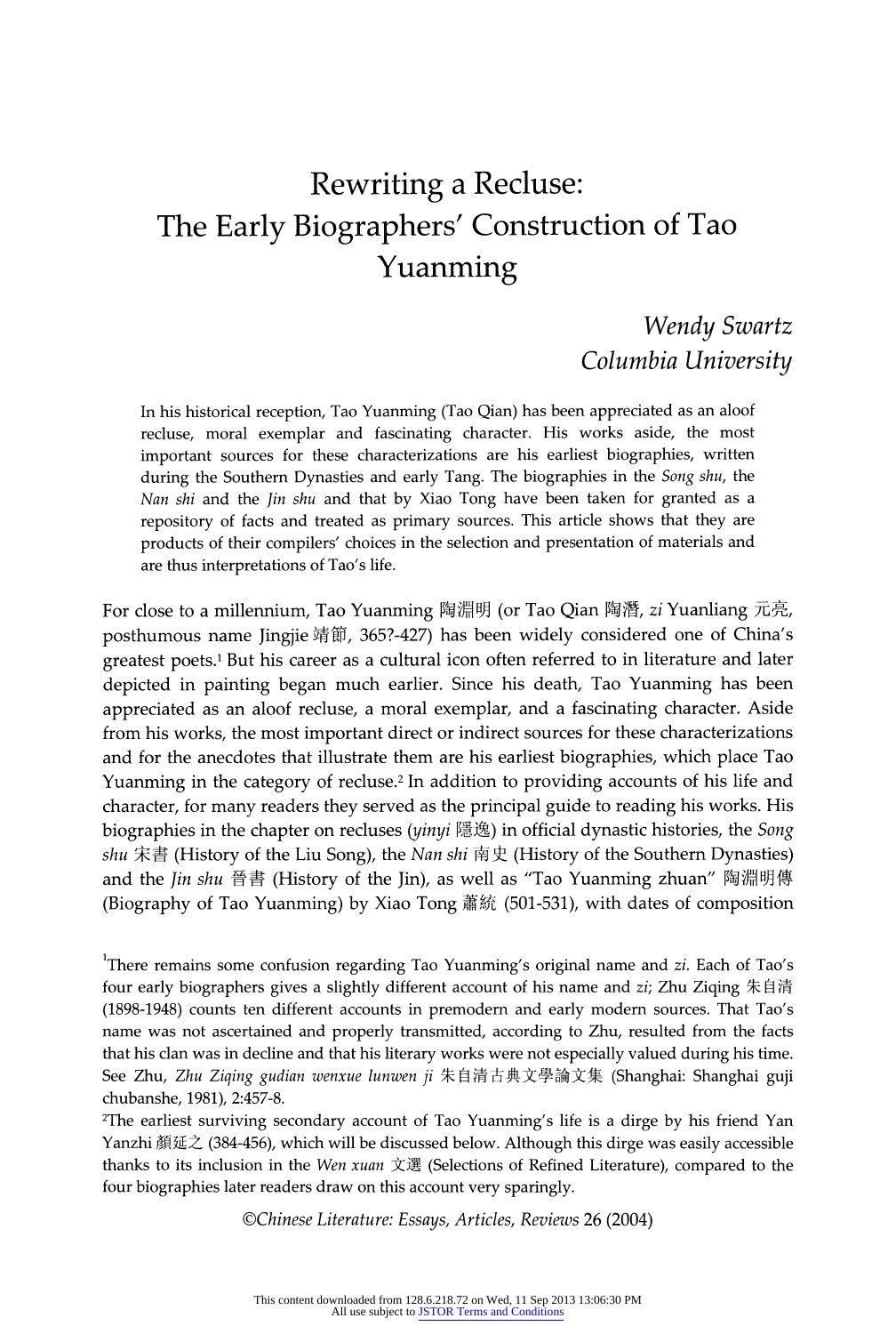**ranging from the late fifth to the early seventh centuries, frame his reclusion in historiographic terms.3 Given their influence on later readings of Tao and his works, these four documents deserve to be studied in their own right.** 

**The four biographies have generally been used by readers as a repository of facts about Tao and treated as primary sources. Recently, however, a few scholars have begun to problematize this uncritical approach. Qi Yishou 齊益壽 reads the anecdotes in Tao Yuanming's biographies against Tao's own works and other relevant sources to**  assess their veracity.<sup>4</sup> Wang Guoying [Wang Kuo-ying] 王國瓔 casts further doubt on **much of the lore contained in the biographies, but more importantly she critically analyzes the formation of Tao Yuanming's image within the conventions of biographical writing in official histories." Many well-loved stories have not stood up to such critical analysis and turn out to have little basis in either Tao's own works or other contemporary sources, often contradicting one or the other, and are most likely the product of hearsay or fanciful imagination.** 

**Regardless of the credibility of specific anecdotes, it is clear that the biographies are the products of their compilers' choices in the selection and presentation of materials and are thus interpretations of Tao's life. To be sure, the four biographies share much of the same content, but a process of addition and deletion of materials yields very different portraits. In the following discussion, each of the four texts is analyzed separately and brought into comparison to probe the nature, means, contexts and motivations of construction in the biographers' portrayals, which serves as an important step toward understanding how later conceptions of Tao were shaped. Understanding these biographies as distinct documents requires close attention to differences among them and to the choices involved in their production. Tao's biography in the Song shu,**  compiled by Shen Yue 沈約 (441-513) in 488, served as the basis for the independent account by Xiao Tong 蕭統 (501-531), which the latter included in his edition of *Tao* 

<sup>&</sup>lt;sup>3</sup> Tao Yuanming's biography in *Lianshe Gaoxian zhuan* 蓮社高賢傳 (Biographies of the High **Worthies of the Lotus Society, which includes an account of Tao's life in an appendix devoted to the biographies of three "worthies" who did not join the society) is excluded here not on the grounds of its uncertain authorship, but on account of the probably late date of its composition. Contrary to the traditional dating of these biographies to the Southern Dynasties, Tang Yongtong M IJI)Y dates them to sometime after the mid-Tang, since the story of Huiyuan and the eighteen worthies forming the White Lotus Society circulated only after the mid-Tang. See Tang, Han Wei**  Liang Jin Nanbeichao fojiao shi 漢魏兩晉南北朝佛教史 (Beijing: Beijing daxue chubanshe, 1997), 256-**61.** 

<sup>&</sup>lt;sup>4</sup> Qi Yishou, "Lun shizhuan zhong de Tao Yuanming shiji ji xingxiang" 論史傳中的陶淵明事跡及 **iF g, in Zheng Yinbai Xiansheng bashi shouqing lunwen ji B 7 - f- : k A \$ • &i (Taipei: Shangwu yinshuguan, 1985), 109-159.** 

<sup>&</sup>lt;sup>5</sup> Wang Guoying, "Shizhuan zhong de Tao Yuanming" 史傳中的陶淵明, Taida Zhongwen xuebao 12 **(May 2000): 193-228. Wang shows how Tao was made to fit a typology by reading his Song shu biography against the depiction of other recluses in the same chapter and concludes that the historian molded Tao's portrait to conform with the overall idea of the recluse as presented in the chapter. In addition, she explains the formulation of Tao's exemplary moral character in the biographies in terms of historiography's larger purpose as a source of moral lessons.**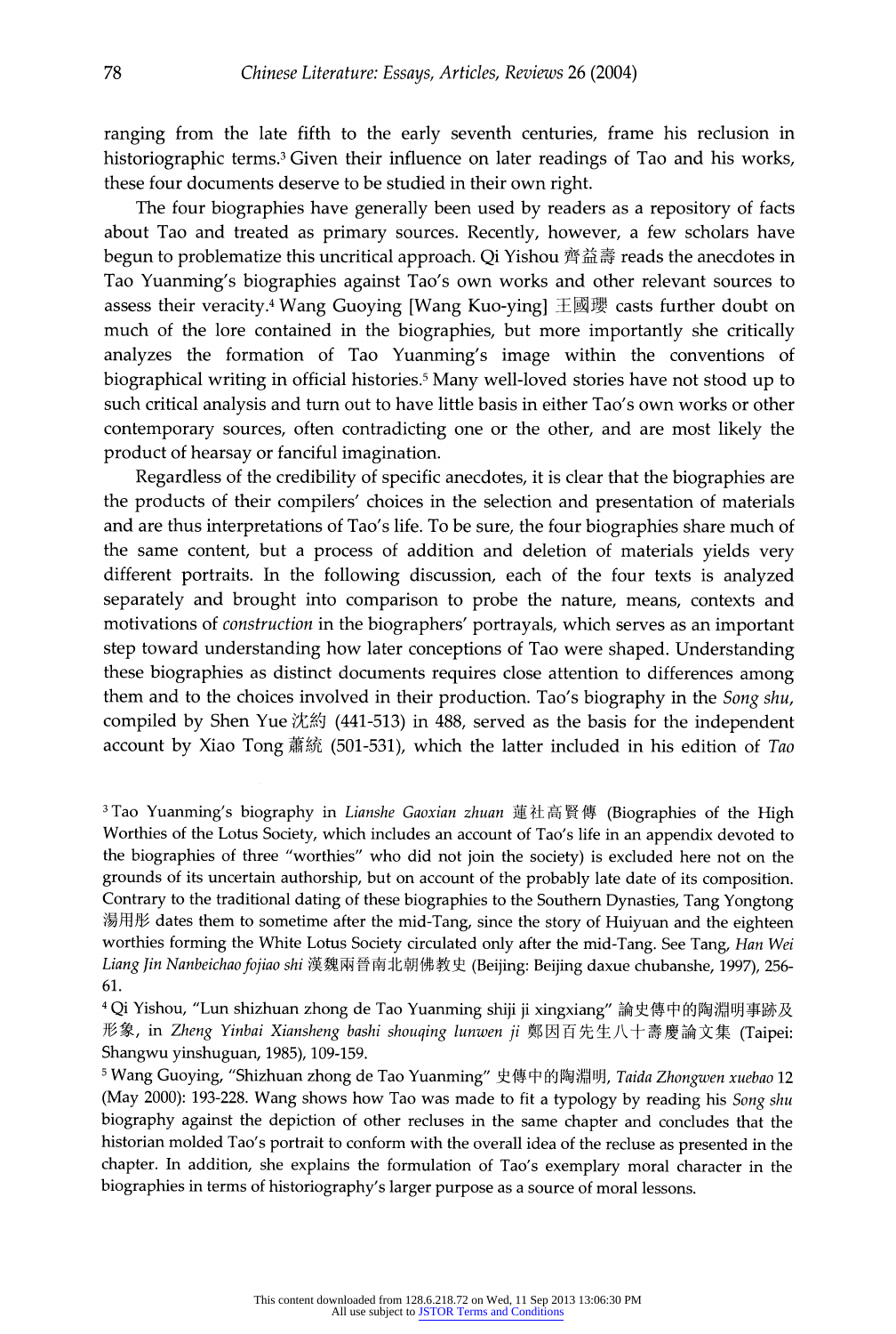Yuanming *i* 陶淵明集 (Collected Works of Tao Yuanming), and for the versions in the **Nan shi, compiled by Li Yanshou 李延壽 between 643 and 659, and in the Jin shu,** completed in 648 under the direction of Fang Xuanling 房玄齡 (578-648).

## **Reclusion as Ideal and Practice**

**All of the biographies present Tao Yuanming in the framework of reclusion, which in medieval China involved a complex set of ideas and practices.6 Therefore a few remarks on the concept will precede an analysis of the biographies. A good general definition of a recluse is provided by Frederick Mote:** 

**in Chinese society... [terms designating recluses] signified withdrawal from the active public life in the service of society that Confucian ethics prescribed as the most suitable course for all whose abilities, cultivation, and learning qualified them for it. To bar one's gates and earn one's own living without reliance on the emolument of office, to display a lack of regard for the social status which could be attained only by entering officialdom, and to devote one's life to self-cultivation, scholarship or artistic pursuits made one a recluse.7** 

**A literatus' withdrawal from or decline of office constituted the dominant mode of reclusion, although, as Mote's definition suggests, motivations differed from case to case. Both classical and modern discussions of reclusion have drawn distinctions among recluses on the basis of motivations and circumstances. Early classifications by Chinese historians include: recluses who lived in obscurity in search of an ideal; those who retired to preserve their integrity; those who retreated in order to distance themselves from harm; those who withdrew out of protest against an unrighteous**  government; those who withdrew for "not having met with their time" (bu yu shi 不遇

**<sup>6</sup>For studies that extensively discuss reclusion in medieval China, see Alan Berkowitz, Patterns of Disengagement: The Practice and Portrayal of Reclusion in Medieval China (Stanford: Stanford University Press, 2000); Wolfgang Bauer, "The Hidden Hero: Creation and Disintegration of the Ideal of Eremitism," in Individualism and Holism: Studies in Confucian and Taoist Values, ed. Donald Munro (Ann Arbor: Center for Chinese Studies, University of Michigan, 1985), 157-97; Wang Yao TEf, "Lun xiqi yinyi zhi feng," in Zhonggu wenxue shilun ? i~ (Beijing: Beijing daxue**  chubanshe, 1998), 188-210; and Wang Wenjin 王文進*, Shiyin yu Zhongguo wenxue: Liuchao pian* 士 **Example 2018 China include Aat Vervoorn, Men of the Cliffs and Caves: The Development of the Chinese** t, 1996), 100-210, and Wang Wenjin **T.X.L.**, *Shiyin ya Zhonggao wenxue. Liachao pian* T.<br>文學一六朝篇 (Taipei: Taiwan shudian, 1999). Other modern studies of reclusion in **Eremitic Tradition to the End of the Han Dynasty (Hong Kong: Chinese University Press, 1990); Li Chi, "The Changing Concept of the Recluse in Chinese Literature," HJAS 24 (1962-63): 234-47; A.R. Davis, "The Narrow Lane: Some Observations on the Recluse in Traditional Chinese Society." The Twelfth George Ernest Morrison Lecture in Ethnology (Canberra: Australian National**  University, 1959); and Zhang Zhongmou 張仲謀, Jianji yu dushan: gudai shidafu chushi xinli pouxi 兼 濟與獨善一古代士大夫處世心理剖析 (Beijing: Dongfang chubanshe, 1998).

<sup>7</sup> Mote, "Confucian Eremitism in the Yüan Period," in The Confucian Persuasion, ed. Arthur Wright **(Stanford: Stanford University Press, 1960), 203.**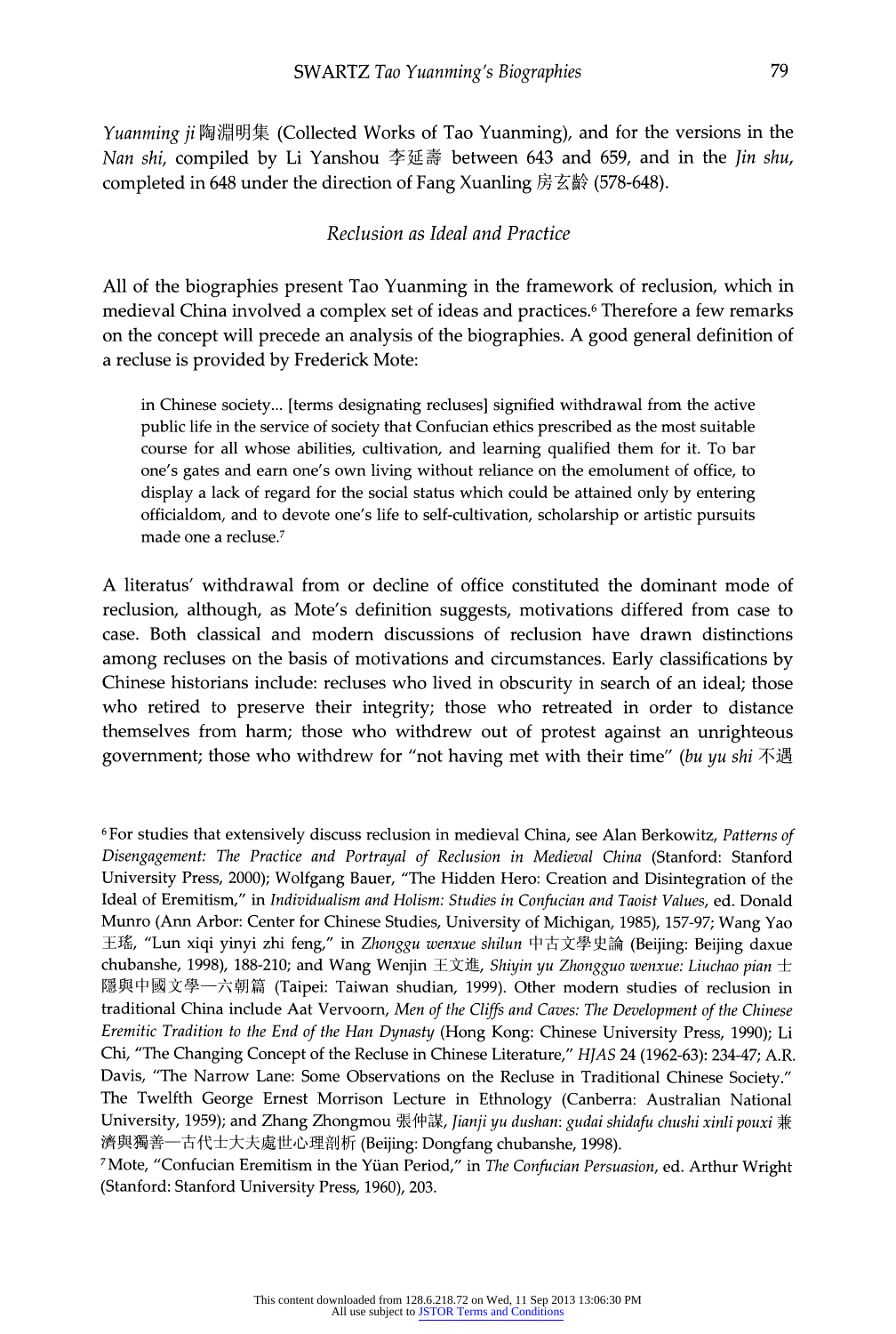**Vf); and those who followed their innate nature.8 These various types of motivations are not mutually exclusive. Modern studies on reclusion have refined these categories and sorted out classes of Confucian, Daoist and Buddhist orientation.9** 

**Another system of classification based on the location of the recluse vis-a-vis society was introduced by medieval writers. Categories under this system include Recluse at**  Court (Chao yin 朝隱), Recluse in the City (Shi yin 市隱), and hermit hiding in the **mountains or recluse living by the fields and gardens. Reclusion within the court remained a subordinate form of reclusion first made possible by the intellectual climate**  of the late Han 漢 (206 BCE-220 CE), Wei 魏 (220-265), and Jin 晉 (265-420) dynasties, which prized the "attainment of intent" (deyi 得意). As Wang Yao succinctly **,,). paraphrases this attitude, "So long as one attains the intent of [reclusion], it is permissible to practice reclusion at court or in the city. One need not hide among the mountains and lakes." 10 This type of reclusion complicates the concept without undermining its dominant mode, which consists in not holding office. The variety of classifications, based either on motivation or physical location, and the number of categories within each system, render plain the pervasiveness and complexity of the practice in medieval China.** 

**Reclusion was not merely a category used by historians for classifying the dead, but also named a specific type of social interaction in which a literatus engaged while alive. In Six Dynasties culture, reclusion was a positively valued and in some cases highly sociable practice that continued to evolve.11 While Aat Vervoorn has argued that major facets of the Chinese eremitic tradition were established by the end of the Han dynasty,12 according to Alan Berkowitz, "it was during the Six Dynasties that the building blocks of reclusion in China--the individuals whose lives denote the substance of it--came to form the framework that characterized reclusion throughout premodern China."13 Tao Yuanming was one of these individuals and his practice of reclusion considerably contributed to the fabric of this tradition.** 

**10Wang Yao, Zhonggu wenxue shilun, 201.** 

**<sup>8</sup>See the introductions to the "Biographies of Recluses" in the Hou Han shu f\_/ (History of the Latter Han) (Beijing: Zhonghua shuju, 1965), 83/2755-7, and the Nan shi (Beijing: Zhonghua shuju, 1975), 75/1855-6; and the historian's comment appended to the "Biographies of Recluses" in the Song shu (Beijing: Zhonghua shuju, 1974), 93/2297.** 

**<sup>9</sup>See Berkowitz, Patterns of Disengagement, 17-63, 207-9; Mote, "Confucian Eremitism in the Yiian**  Period," 203-9; and Zhang Liwei 張立偉*, Gui qu lai xi: yinyi de wenhua toushi* 歸去來兮: 隱逸的文化<br>透視 (Beijing: Sanlian shuju, 1995), 1-75. 透視 (Beijing: Sanlian shuju, 1995), 1-75. **i-#:** 

<sup>&</sup>lt;sup>11</sup> Certain representatives of what Ishikawa Tadahisa 石川忠久 has termed the "Kuaiji 會稽 clique," such as Xie An 謝安 (320-385), Xu Xun 許詢 (fl. ca. 358) and Zhi Dun 支遁 (314-366), **Wil\_ practiced reclusion during either parts of their lives or throughout. Members of the Kuaiji clique**  gathered together to engage in Pure Conversation (Q*ingtan* 清談), to enjoy artistic pleasures, as<br>well as to go on mountain outings, of which the most famous was the Orchid Pavilion gathering **well as to go on mountain outings, of which the most famous was the Orchid Pavilion gathering in 353. See Berkowitz, Patterns of Disengagement, 143.** 

**<sup>12</sup> See Vervoorn, Men of the Cliffs and Caves, 236-7.** 

**<sup>13</sup> Berkowitz, Patterns of Disengagement, 14.**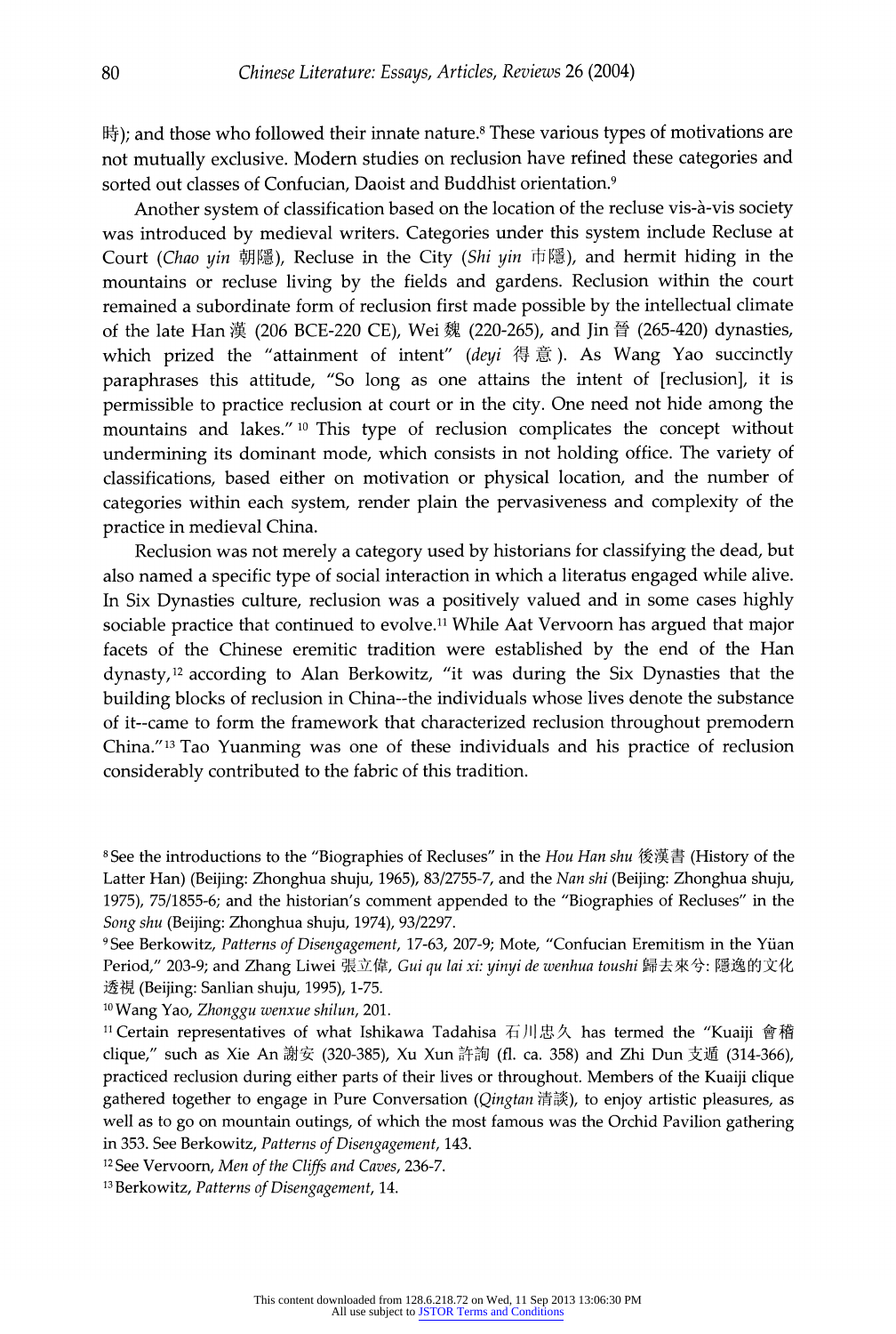### **Four Portraits**

**As they turned information about his life and reclusion into written accounts, Tao Yuanming's biographers worked within certain conventions of Chinese historiography. As Denis Twitchett has argued, biography in China "remained the exploration of a man's actions in some special function, rather than the presentation of a fully articulated picture of the individual in the round."14 In biographies in official histories, the reader should not expect to find a life documented in any chronological or**  comprehensive sense. Writers of biographies beginning with Sima Qian 司馬遷 (ca. 145**ca. 86 BCE) and Ban Gu \*FM (32-92) tended to choose one or two characteristics, purposefully omitting others, to define the subject's personality. As one historian recently observed, the most common form of portraiture in the** *Shi ji* **史記 (Records of the Grand Historian) is one in which Sima Qian "narrates one or two key scenes from the subject's life, thereby depicting a certain significant trait of the subject's personality. This resembles half-body portraiture in which the image is incomplete, but his personality [as we know it] is nonetheless vividly conveyed."15 The specific traits highlighted are usually tied to the individual's type, if any. Part of the biography section of dynastic histories is organized by categories of people (e.g. scholars, flatterers, abusive officials, recluses) and typology governs to a great extent the shape of the**  biographies under a given heading.<sup>16</sup> In the "Yinyi zhuan" 隱逸傳 (Biographies of **Recluses) in the Song shu, Shen Yue follows the established method of character depiction by concentrating first of all on the few characteristics and actions that define the subjects of the chapter as recluses.** 

**Tao Yuanming's biography represents the story of a model recluse insofar as it displays many characteristics and preferences typical of recluses in the chapter.17 The** 

**<sup>14</sup>D.C. Twitchett, "Chinese Biographical Writing," in Historians of China and Japan, ed. W.G. Beasley and E.G. Pulleyblank (London: Oxford University Press, 1962), 110.** 

<sup>&</sup>lt;sup>15</sup> Chen Lanchun 陳蘭村 et al., ed., Zhongguo zhuanji wenxue fazhan shi 中國傳記文學發展史 (Beijing: **Yuwen chubanshe, 1999), 77. Li Xiangnian 14\* makes a similar argument, though he credits Ban Gu rather than Sima Qian with originating the practice of selecting one or two characteristics to manifest the "defining" aspects of the subject's personality. Li, Han Wei Liuchao zhuanji wenxue shi gao \$ }/- /i~\_Pi M (Shanghai: Fudan daxue chubanshe, 1995), 84.** 

**<sup>16</sup>Wang Guoying argues in a recent study of the biographers' depiction of Tao Yuanming that Tao is made to fit a typology. Using the "Biographies of Recluses" in the Song shu as an example, Wang reads Tao's biography in comparison with other biographies in the same chapter and identifies shared characteristics. She concludes that the historian styled Tao's portrait in accordance with the overall definition of the recluse in the chapter. See Wang, "Shizhuan zhong de Tao Yuanming," 216-20.** 

**<sup>17</sup>Wang Guoying has noted how the characterization of Tao Yuanming in the Song shu shares features ascribed to other recluses in the chapter, including repeated decline of office, transcendence of the common, disregard for fame and profit and an independent will. See Wang, "Shizhuan zhong de Tao Yuanming." To this list of shared features one might add a few more common to many of these biographies: love of nature, fondness for an art such as letters, music or calligraphy, and material self-sufficiency.**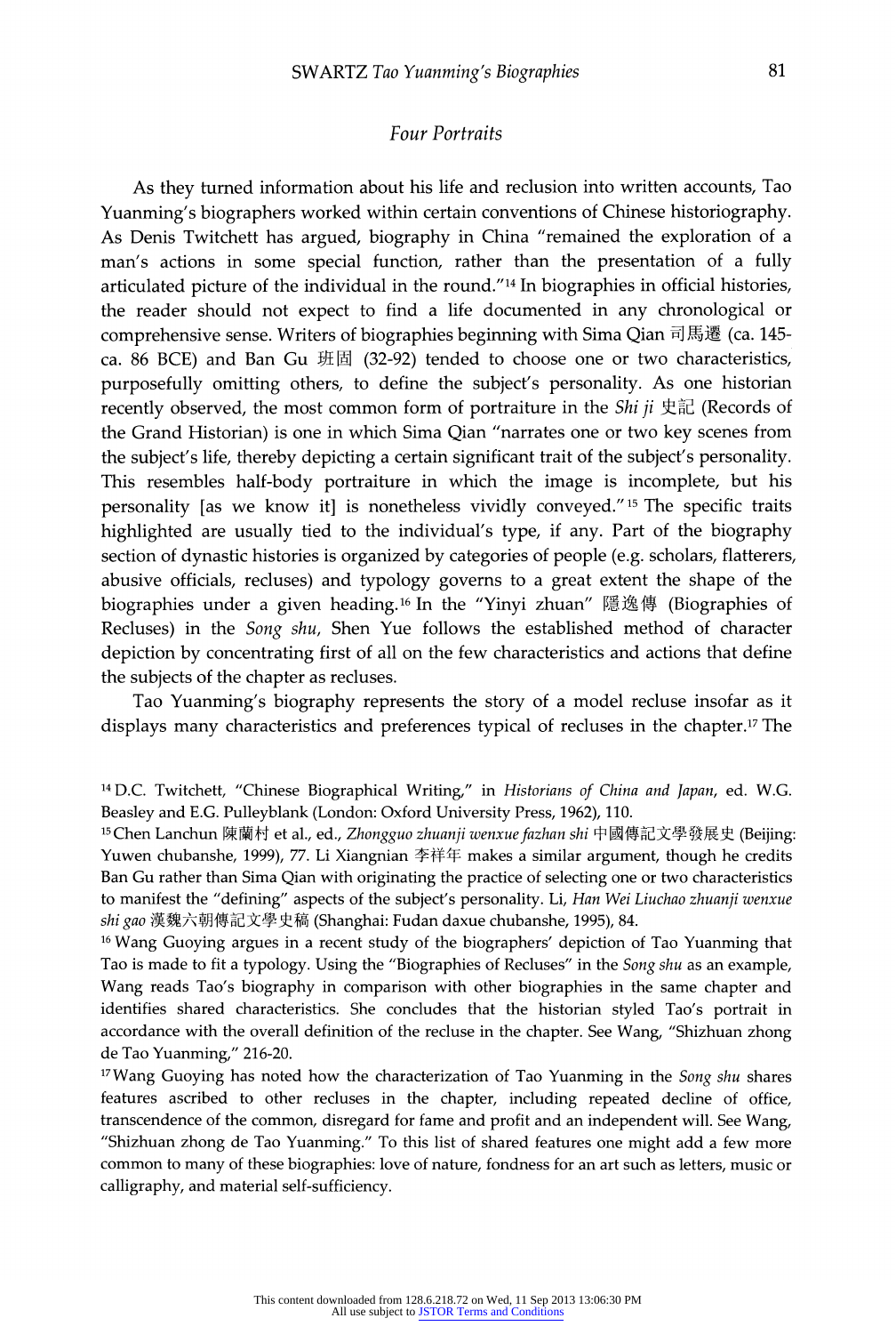**first part of the biography relates anecdotes of Tao's recluse-like behavior and quotes the works in which Tao Yuanming most clearly represented himself as a recluse,**  "Wuliu Xiansheng zhuan" 五柳先生傳 (Biography of the Master of Five Willows) and "Guiqu laixi ci" 歸去來兮辭 (The Return). In this section we find also what Wolfgang Bauer has called a recluse's "negative career," that is, the official positions offered to **Tao and how many times he rejected or resigned from them.18 Many stories well-loved in later tradition, translated below, fill the remainder of the first section. Shen Yue's collection of anecdotes which predominantly concern Tao's wine-drinking yields a picture of an aloof, eccentric recluse.** 

**1. Tao once said to relatives and friends, "I just wish to sing and play the zither to support my three-path existence.19 Is this possible?" Someone in charge heard of this and made him the Magistrate of Pengze. [Once in office,] Tao asked his clerks to plant all of the government-owned fields with shu # [glutinous rice from which wine could be made]. His wife and sons pleaded with him to plant** *jing* $\overline{M}$  **[non-glutinous rice].** Consequently, he had 2 qing 頃 and 50 mou 畝 of land planted with shu and 50 mou **planted with jing.20** 

**2. The commandery sent a local inspector [to Tao's district]. District clerks informed Tao that he should greet the inspector with a bound girdle [proper decorum]. Tao Qian sighed and said, "I cannot bend at the waist to a petty country bumpkin for five bushels of rice." On the same day, he untied the ribbon on his official seal and resigned.** 

3. Wang Hong 王弘, Regional Inspector of Jiangzhou 江州, wanted to make Tao's **acquaintance but had been unsuccessful. Tao Qian once went to Mount Lu. Wang**  Hong had requested that Tao Qian's old friend Pang Tongzhi 龐通之 bring some wine to a half-way point [between Tao's home and Mount Lu], Lili 栗里, and invite Tao [for a drink]. Tao Qian, who had a leg ailment, asked an attendant (mensheng 門生) and two **of his sons to carry him in a sedan chair.21 Once he arrived, he was delighted and drank with [Pang Tongzhi]. Shortly after, Wang Hong arrived and Tao cast no blame on either.22** 

**18Bauer, "The Hidden Hero," 168.** 

<sup>19</sup> The term "three paths," which refers to the life of a withdrawn scholar, comes from the story of Jiang Xu 蔣詡, who retired from office after Wang Mang's 王莽 (r. 9-23) usurpation. Jiang did not leave the vicinity of his hut and associated only with two like-minded friends, Yang Zhong 羊仲 **and Qiu Zhong 求仲, who would stroll with Jiang along the three paths leading to his hut. On the source of the story, see A.R. Davis,** *T'en Vijan wing***:** *His Works and Their Mentine (Combridan***) source of the story, see A.R. Davis, T'ao Yiian-ming: His Works and Their Meaning (Cambridge: Cambridge University Press, 1983), 2:155, 178.** 

**<sup>20</sup>One qing equals one hundred mou. In the Six Dynasties, one qing equalled approximately 12.5 acres.** 

<sup>21</sup>I have translated *mensheng* as attendant, following Tang Changru's 唐長孺 explanation of the **usage of this term in the Southern Dynasties: it referred to a dependent living in one's household, functioning in the capacity of an attendant. This particular usage should not be confused with the term's later denotation--a disciple who inherits a scholastic heritage. See Tang, Wei Jin Nanbeichao shi luncong xubian • }j5••i aM (Beijing: Sanlian shudian, 1959), 102.** 

<sup>22</sup> In other words, Tao was not upset at the deception involved in staging the meeting.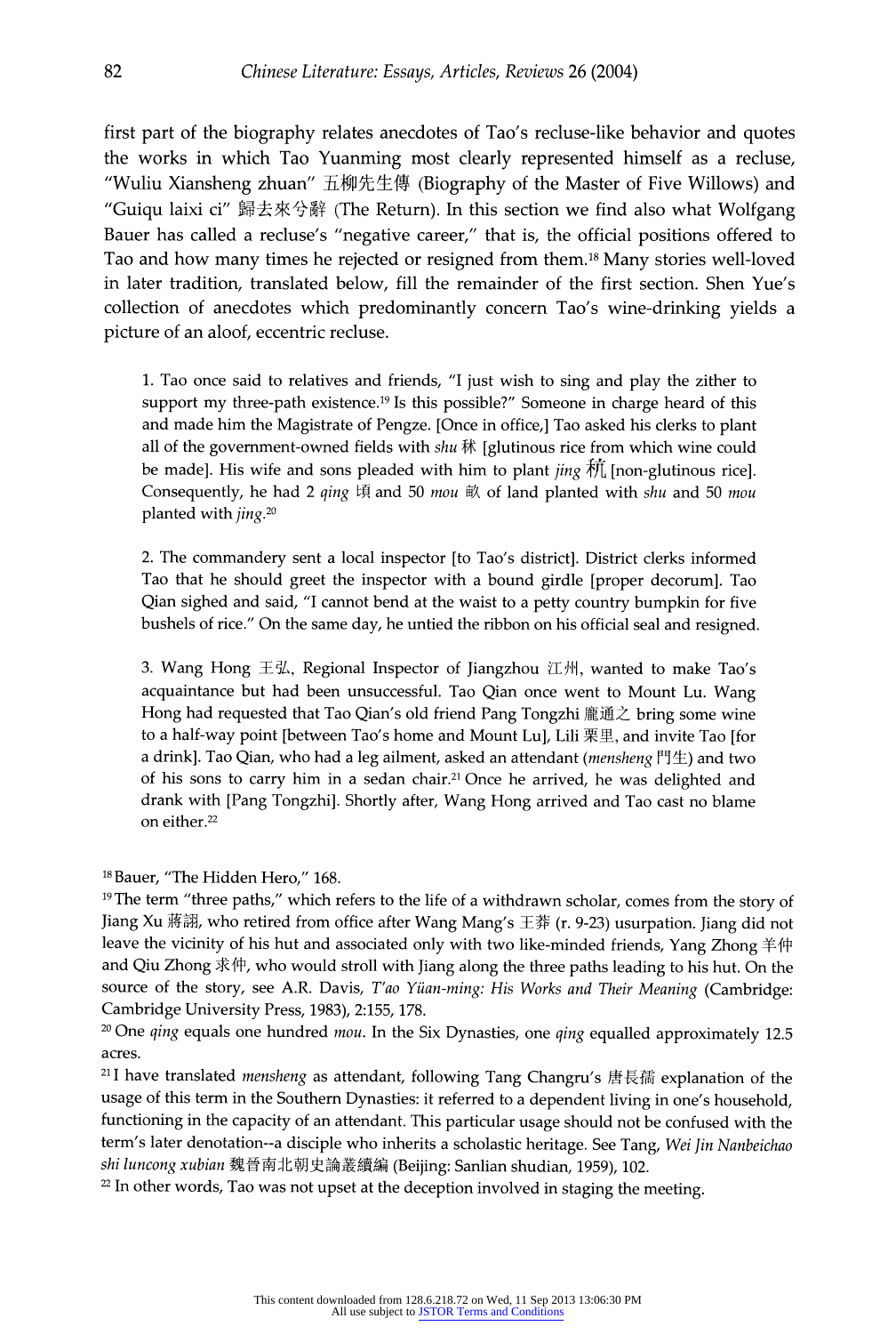**4. When Yan Yanzhi 顏延之 (384-456) was made [Governor of] Shi'an 始安** Commandery, he passed through [Xunyang 尋陽]. He visited Tao Qian every day and **during each visit they would without fail drink themselves into a stupor. Before he left [for his new post], Yan left Tao Qian with 20,000 cash. Tao Qian, in turn, gave all of the money to a wine shop [as credit], with which he obtained wine over time.** 

**5. One Double Ninth day, Tao had no wine [with which to celebrate], so he went outside and sat for a long time among the chrysanthemums beside his house. Just then, some wine Wang Hong had sent arrived and so he drank it on the spot. After getting drunk, he went back inside.** 

**6. Tao Qian had no musical knowledge, but possessed a plain zither with no strings. Each time he became intoxicated by wine, he would strum the zither so as to lodge his**  feelings (*ji qi yi* 寄其意).

**7. When either noble or common men came to visit, Tao Qian would bring out wine if he happened to have some. If Qian became drunk first, he would say to his guests, "I am drunk and wish to sleep now. You may leave."** 

**8. A military officer from the commandery visited Tao Qian when the latter had just finished warming his wine. Tao untied his head cloth to strain the wine. Once done, he tied the cloth back onto his head.23** 

**Shen Yue concludes the first part of the biography by saying, "Such were his genuineness and candor" These two qualities, whose initial contexts are**  wine-related events, would become a permanent part of Tao's image.

**While the majority of the anecdotes that Shen Yue includes involve Tao's drinking episodes or fondness for wine and show proper recluse decorum, Tao's image in his Song shu biography cannot be said to be one-dimensional. The argument made by a modern scholar of Chinese biographical writings that subjects of dynastic biographies are usually drawn as one-dimensional figures is a point best understood in general terms.25 Shen Yue concludes Tao Yuanming's biography with an argument for Tao's loyalty toward the Jin dynasty and emphasis on his role as a father, counterbalancing the quirky and aloof behavior of the recluse. On Tao's loyalist position,26 Shen Yue writes:** 

**23 Song shu, 93/2286-290. All English translations are mine unless otherwise noted.** 

**26 Shen Yue's interpretation of Tao's reclusion as a loyalist reaction may have been partly inspired by Yan Yanzhi's "Tao zhengshi lei" ?\$\$1\$ (Dirge for the Summoned Scholar Tao), which, though written in the Liu Song dynasty, classifies Tao Yuanming as a Jin, rather than a Liu Song, summoned scholar. It is suggestive that Yan perhaps believed that Tao's retirement and refusal to serve after 405, the year that marks Liu Yu's ascendancy but predates his usurpation by 15 years, indicated a resistance to the new figure of power. See Yan Yanzhi, "Tao zhengshi lei," in Quan** 

**<sup>24</sup> Song shu, 93/2288.** 

**<sup>25</sup>See Li Xiangnian, Han Wei Liuchao zhuanji wenxue shi gao, 185.**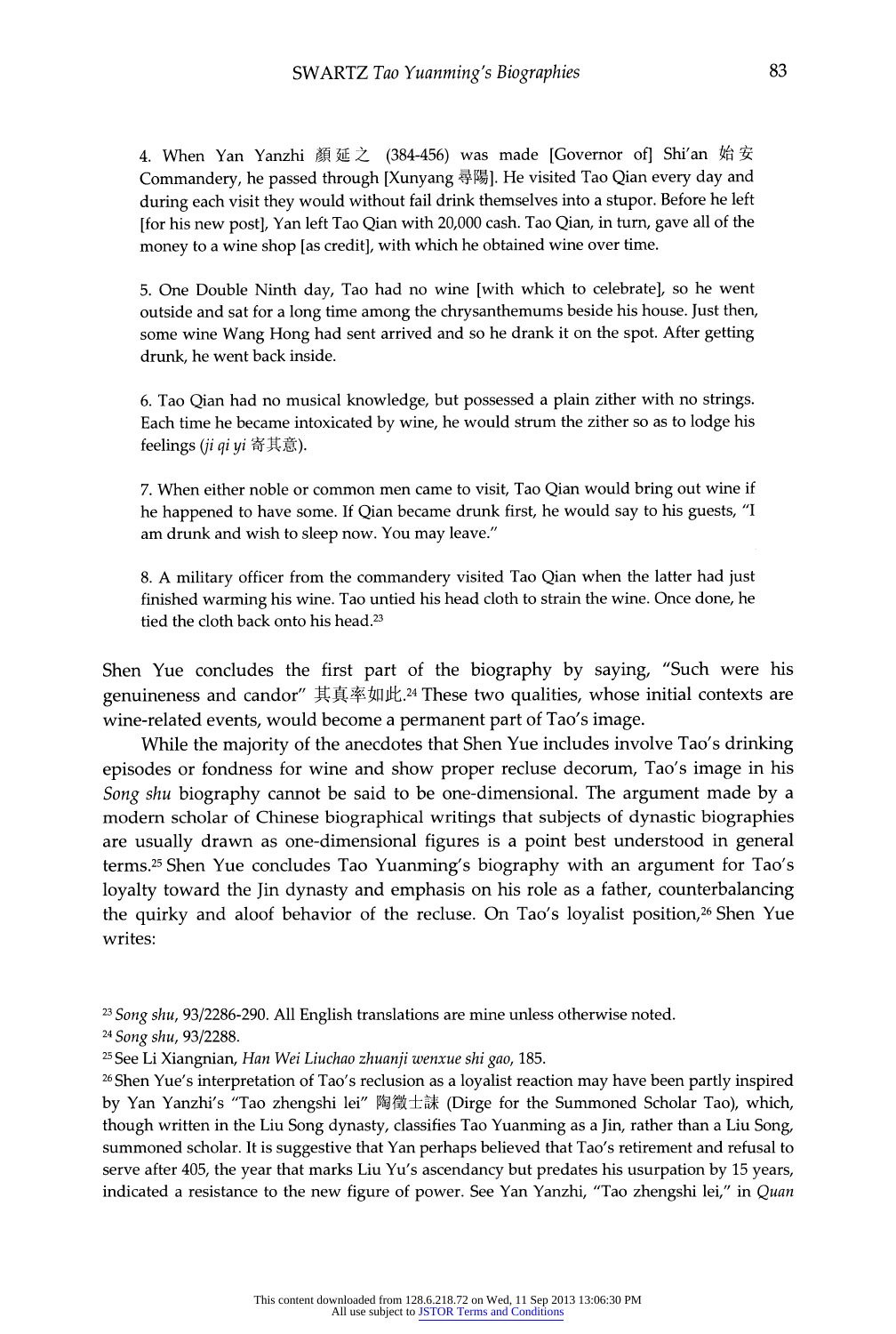**Because his great-grandfather was a minister under the Jin, Tao felt that it would be**  dishonorable to serve the succeeding dynasty. Since the beginning of Gaozu's 高祖 **[Liu Yu NIJ6 (r. 420-422), the founding ruler of the Liu Song dynasty] ascendancy toward kingship, he refused to serve again. He dated all of his writings with the month and year. Works written before the Yixi %! reign period (405-418) are**  designated with Jin reign titles, but those written from the Yongchu 永初 reign period **(420-422) on are merely marked by cyclical signs (jiazi <sup>F</sup>P).27** 

**According to Shen Yue, refusal to acknowledge the new dynasty by using its reign titles is additional proof of Tao's loyalty to the Jin. Shen Yue's account of Tao Yuanming's position-taking harks back to his introduction to the chapter and the historian's comment appended to the chapter, in which he defines the men he has included as**  worthies (xianren 賢人) who retired in the absence of a sagely ruler and whose stories can "dissuade against greed for success and transform the ordinary spirit" (jitan lisu 激 **AI)().28 Shen Yue describes his recluses as** 

**men who have gone their own way, possessing an unbendable nature. Their intent could not be broken nor their dao subdued. They did not avail themselves of a [recluse's] reputation in hopes of advancement. If they had encountered a ruler who showed confidence in them, or had the fortune of meeting their time, then why would they allow their hearts to drift in the rivers and seas, choosing to find repose in the hills and bushes? Undoubtedly, it is so since there was no other choice.29** 

**Shen Yue thus concludes his chapter with the certainty that these recluses would have served the state under good times. Withdrawal was traditionally conceived as a political position-taking, hardly meaningful except as defined against government service. Nonetheless, it was not invariably interpreted as a reaction to a specific course of events or figure in power but often read as a properly Confucian response to the general political atmosphere. Whether Tao's withdrawal belongs to the former or latter type of response is the subject of much later debate in Tao Yuanming studies. It should be noted that one of the key bases for Shen Yue's affirmation of Tao's loyalty, his claim concerning Tao's two methods of dating poems, is inconsistent with Tao's extant collection of poems and prose. Of the fourteen dated poems and prose pieces, only one,**  "Ji Chengshi mei wen" 祭程氏妹文 (In Sacrifice for My Sister Madame Cheng [407]), is **, designated with the appropriate Jin reign title. However, this piece was written during, not before, the Yixi reign period. The other thirteen texts, which are marked by cyclical signs, were written before, during and after the Yixi reign period (405-418). In other words, Tao began dating his works with cyclical signs well before the collapse of Jin in 420, and even before Liu Yu's rise to power in 405. Shen Yue's assertion that using** 

**29 Song shu, 93/2297.** 

**Song wen 全宋文 in Quan Shanggu Sandai Qin Han Sanguo Liuchao wen 全上古三代秦漢三國六朝文** (Beijing: Zhonghua shuju, 1958), 38/2646b. Cited hereafter as *Quan wen*.

**<sup>27</sup> Song shu, 93/2288-9.** 

**<sup>28</sup> Song shu, 93/2275-6.**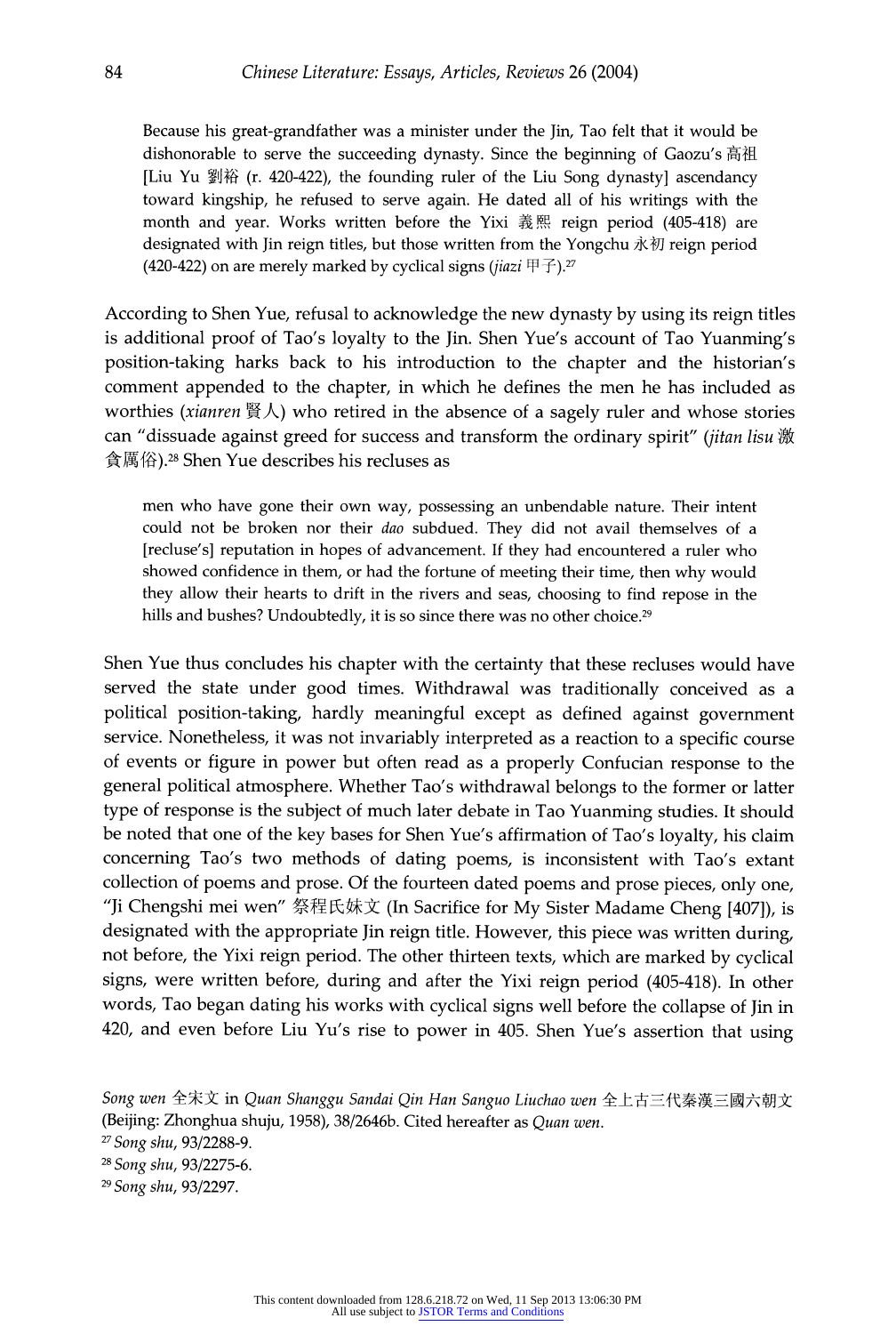**cyclical signs was a sign of protest against the new dynasty is thus untenable. But more importantly, this claim of loyalty surreptitiously displayed through dating methods became so well-accepted that editors and critics from the Song dynasty onwards found themselves obliged to correct the discrepancy in Shen Yue's argument with much argumentation and proof.30** 

**In addition to Tao's position within the ruler-subject relationship, Shen Yue addresses another of Tao's Confucian roles by quoting in full two texts in which Tao**  discusses his role as a father, "Yu zi Yan deng shu" 與子儼等疏 (To My Sons, Yan and<br>the Others) and "Ming ri" 金子 (On Naming My Son). The forman was written as a time the Others) and "Ming zi" 命子 (On Naming My Son). The former was written as a type of "instruction" (xunjie 訓戒), in which Tao contemplates his imminent death, reflects **on his own "unyielding personality" and lack of savoir-faire (which explain why he was**  not fit for office and thus withdrew),<sup>31</sup> expresses sadness over allowing his sons to **experience hunger and cold, and through several historical lessons instructs his sons to love one another. While this text dates to the last years of Tao's life and is set against the background of his own death, "On Naming My Son" is an early set of poems celebrating the birth of his first son, and it thus reveals a different perspective on his role and expectations as a father. In the poems, Tao traces his ancestry from the Xia and**  Shang dynasties through his great-grandfather, Tao Kan 陶侃 (259-334), to his father. **With these illustrious predecessors as models, Tao laments his own unworthiness while hoping that his son will become an able man. Whether from the viewpoint of an aging father or a new parent, these texts show the same heart-felt concern for his sons. Their function in Tao Yuanming's biography is to show the more human side of the recluse. Wang Guoying rightly points out that on the sole basis of the four texts cited by Shen Yue we can see that Tao Yuanming is presented as both recluse and father, with two texts illustrating each role.32 One might add that Shen Yue's decision to include "On Naming My Son" reflects also the high regard for clan and genealogy during the Southern Dynasties.** 

**The formulation of Tao's exemplary moral character through an emphasis on his roles as a loyal recluse and benevolent father in the Song shu is consistent with the conceptual underpinnings of Chinese historiography. Wang Guoying argues for the need to read Tao's biography in light of the historian's larger purpose of using history as a source of moral lessons.33 Like history in general, biography tended to serve a didactic function and lives often became morality lessons. The moral point of the Song** 

**<sup>31</sup>Tao Yuanming clearly posits his innate nature as a reason for his withdrawal: "My nature is unyielding, my talent feeble; to many things I am opposed. When I weighed up my position, I knew that I should inevitably incur wordly misfortune. So I made an effort to withdraw from the world..." I have used A.R. Davis' translation from his T'ao Yiian-ming: His Works and Their Meaning, 1:228.** 

**<sup>32</sup>Wang Guoying, "Shizhuan zhong de Tao Yuanming," 204.** 

**33 Wang Guoying, "Shizhuan zhong de Tao Yuanming," 221-26.** 

**<sup>30</sup>For discussions of this question of jiazi dating, see Zhu Ziqing, "Tao Yuanming nianpu zhong**  and the matemeters of the question of *final* during, see 2nd 21qmg, and indimiting manpu 2nong<br>de wenti" 陶淵明年譜中的問題, in Zhu Ziqing gudian wenxue lunwen ji, 2:460-5; and Wendy Swartz, **,, "Reclusion, Personality and Poetry: Tao Yuanming's Reception in the Chinese Literary Tradition" (Ph.D. diss., University of California, Los Angeles, 2003), 79-82.**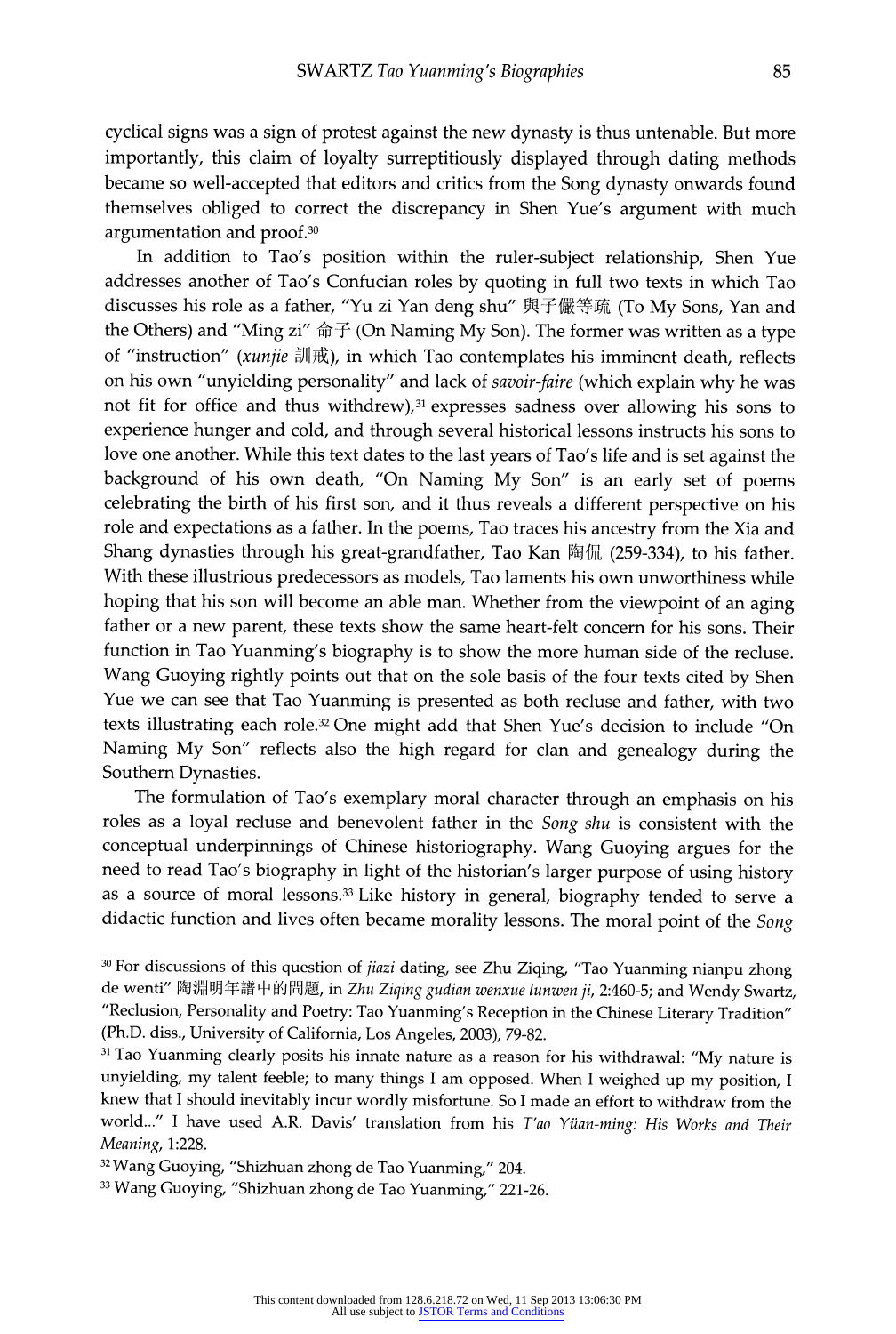**shu biography, however, is at times overshadowed by the number of impressionistic stories about Tao's winebibbing. While in some contexts drinking could be interpreted as a form of escape with political significance, this collection of anecdotes simply yields an idiosyncratic and eccentric character to be savored.** 

**As the earliest official biography of Tao Yuanming, Shen Yue's version would serve as the basis for the three later versions and it thus functions as a type of original from which the others borrow and mutate. Xiao Tong's biography, though technically not an official biography, was traditionally used in a way no different from the three official ones, perhaps because its author was the Crown Prince of the Liang ?9 dynasty (502- 557). That Xiao Tong wrote a version of Tao's biography not long after Shen Yue, who**  had been Xiao's Junior Tutor (shaofu 少傅), suggests that he may have been dissatisfied **with Shen Yue's version. Moreover, Xiao is not known to have written a biography of anyone else, indicating a concern for the proper transmission of Tao's life. The emphasis of the new version of Tao Yuanming lies in his principled adherence to reclusion rather than his eccentricity and candor. In this regard, Xiao Tong would appear to follow the lead of Yan Yanzhi, who portrayed his friend Tao Yuanming as a resolute recluse in "Tao zhengshi lei" P04?-l (Dirge for Summoned Scholar Tao). In the opening passage of this dirge, Yan had praised the "resolute conduct" and "exalted principles" of past recluses and lamented that few could continue the great lineage of Chao Fu 巢夫 and Bo Yi** 伯夷 since recluses in his own time had become irresolute: "though the paths are in **the same dust, there are many who stop along the way and change their tracks."34 Implicitly Tao Yuanming is the model recluse who did not change his course. Xiao**  Tong, who knew the dirge and included it in the Wen xuan 文選 (Selections of Refined **Literature), makes a similar reading of Tao's reclusion, and the new anecdotes that he includes in Tao's biography are, not coincidentally, unrelated to Tao Yuanming's winedrinking.** 

**1. The Regional Inspector of Jiangzhou, Tan Daoji (served 426-?), went to visit**  Tao, who was lying in bed, appearing emaciated from several days of hunger. Daoji **said to him, "The rule of thumb for worthy men taking office is that when the Way (Dao A-) is absent from the times, one should go into reclusion; but when the Way prevails, one should serve. You are living in an enlightened era, so why impose such hardships upon yourself?" Tao replied, "How could I, Qian, dare to be compared to the worthies? It is simply that my ambition is inadequate." Daoji offered some grain and meat, but [Tao] refused the gift with a wave of his hand.** 

**2. Not wishing to tire his family, Tao moved alone [to Pengze to assume his new post]. He sent a servant boy to his sons. In a letter to them he wrote: "In light of your daily expenditures, it is difficult to be self-sufficient. Today I am sending home this servant to help you with farm chores. He too is the son of someone, so you should treat him well."** 

**34Yan, "Tao zhengshi lei," in Quan Song wen in Quan Wen, 38/2646b.**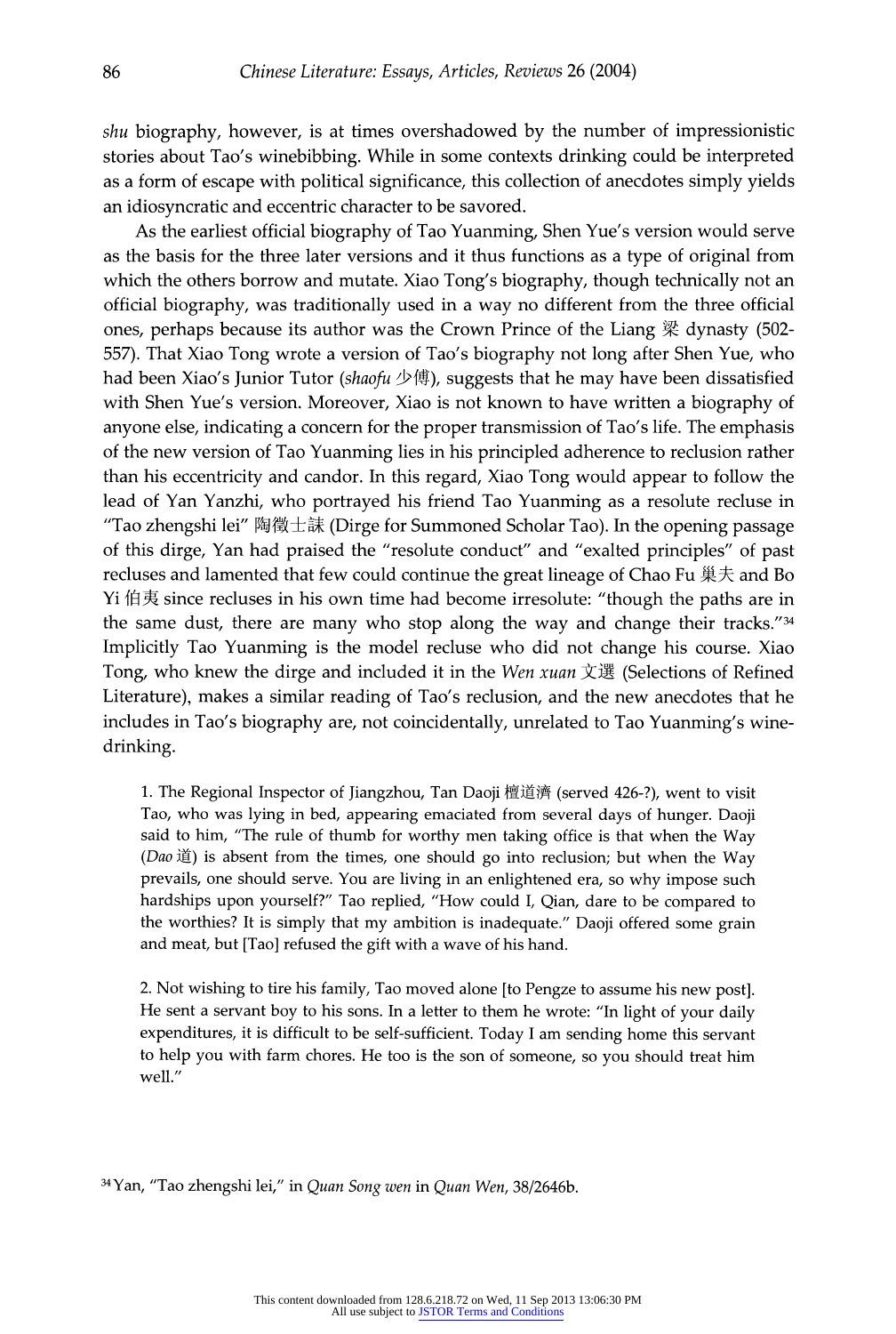3. The Regional Inspector [of Jiangzhou from 416 to 417] Tan Shao 檀韶 with great **effort convinced [Zhou] Xuzhi** 周續之 to come out of reclusion to lecture on the Rites and collate texts with the scholars Zu Qi 祖企 and Xie Jingyi 謝景夷 just north of the **city [of Xunyang].35 The Regional Inspector's residence they stayed in was near the cavalry stables. This is why Yuanming wrote in a poem to the three:** 

**Master Zhou transmits Confucius' teachings Xie and Zu follow like an echo. A stable is no proper study room, But your texts you carefully collate there.36** 

周生述孔業, 祖謝響然臻. 馬隊非講肆. 校書亦已勤.37

**Let us analyze the significance of these stories. Building on Shen Yue's presentation of Tao Yuanming's role as a father, the second story strengthens the image of Tao as a benevolent father figure who wants care extended even to someone else's son living in his house. The first and third show Tao's resolution to live in reclusion as well as his principled nature. The message of the third story is not as straightforward as the first and requires the knowledge of the last lines of Tao's poem:** 

**These are those this old man loves, He hopes that you might be his neighbors. This lesson he would like to teach you: Come here with me beside the River Ying.** 

老夫有所愛, 思與爾為鄰. 願言謝諸子, 從我穎水濱.38

The Ying River is where the legendary Xu You 許由 washed his ears after hearing **Emperor Yao's offer to make him the Chief of the Nine Provinces, 39 and is** 

37 Xiao Tong, "Tao Yuanming zhuan" 陶淵明傳, in Quan Liang wen in Quan wen, 20/3068b-3069a.

**38Gong Bin •, ed., Tao Yuanming ji jiaojian \$@ \_&l (Shanghai: Shanghai guji chubanshe, 1999), 90. Trans. Hightower, The Poetry of T'ao Ch'ien, 59.** 

<sup>39</sup> See Huangfu Mi 皇甫謐, Gaoshi zhuan 高士傳, SBBY ed., 1.3a.

<sup>&</sup>lt;sup>35</sup> Zhou Xuzhi (377-423) was known, along with Tao Yuanming and Liu Yimin 劉遺民, as one of **the "three recluses of Xunyang." See his biography in Song shu, 93/2280-1. There is no biographical information on Zu Qi or Xie Jingyi.** 

<sup>&</sup>lt;sup>36</sup>I have used James R. Hightower's translation from his *The Poetry of T'ao Ch'ien* (Oxford: Oxford **University Press, 1970), 59. I have emended all romanization in borrowed translations, here and elsewhere, from Wade-Giles to Hanyu pinyin. Xiao Tong has cited the fourth and sixth couplets of the poem.**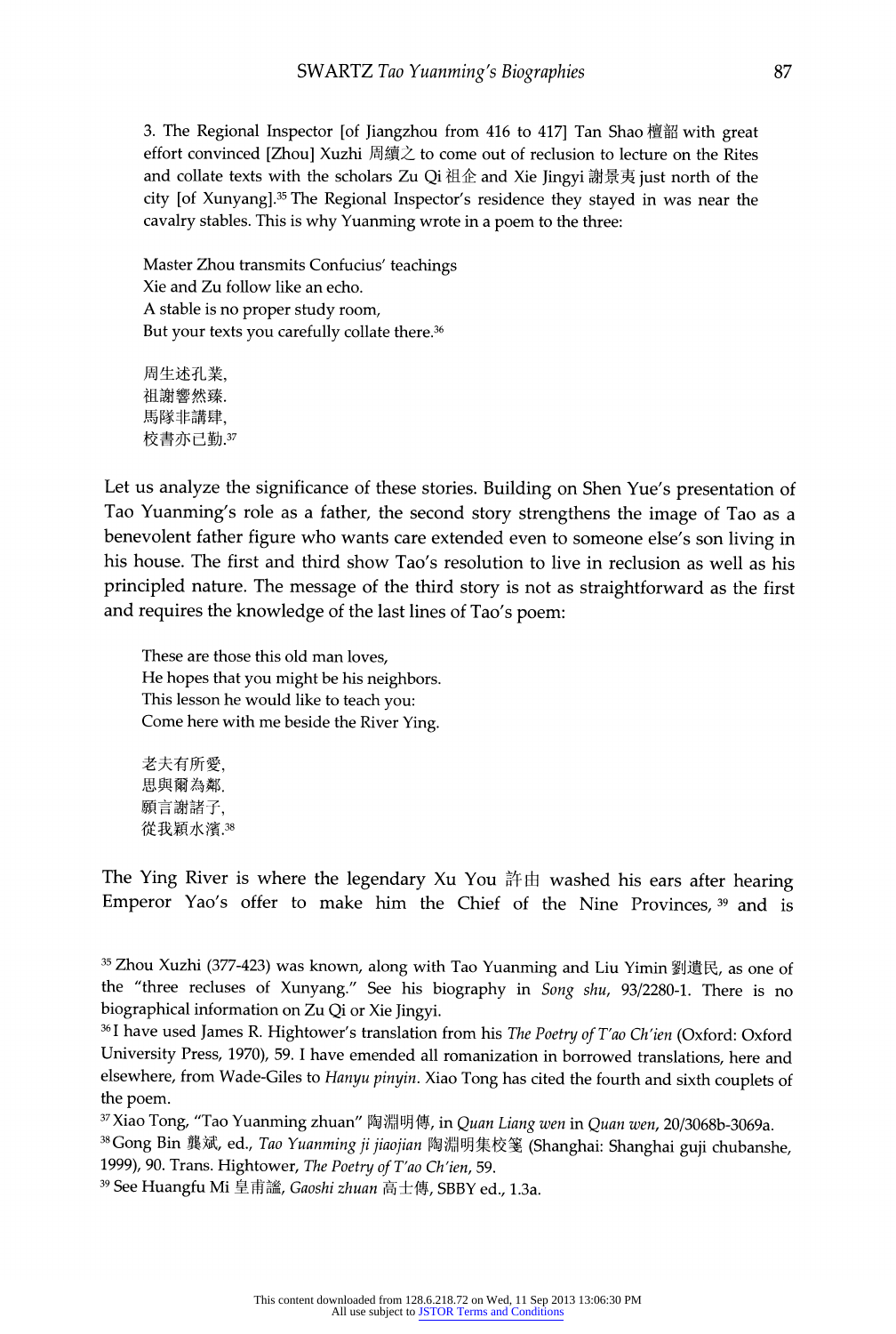**representative of an uncompromising attitude toward reclusion. With this reference, Tao Yuanming attempts to convince his younger friends to leave office and return to their original ideals.** 

**These three new stories differ from Shen Yue's collection of anecdotes in that they demonstrate the possibility of portraying the recluse apart from his wine-drinking and aloofness. To be sure, the basis of Xiao Tong's version is Shen Yue's biography of Tao, which means that the majority of the anecdotes involve wine. But as if uncomfortable with the intimate association of Tao Yuanming with wine, Xiao Tong writes in the Preface to Tao Yuanming ji, in all likelihood intended to be read alongside the biography, that "there are those who have doubts about Tao Yuanming's poetry, since wine is present in each poem. I however think that his true intentions do not lie in wine; rather he made his mark through wine."40 Although regular wine-drinking was rarely viewed pejoratively as a form of alcoholism by Chinese literati, and had become a defining part of the elite culture of the Wei and Jin dynasties, Xiao Tong's defense elevates Tao's drinking to the level of an outlet for suppressed emotions, much like the use of wine**  associated with Ruan Ji 阮籍 (210-263).<sup>41</sup>

**Xiao's Preface moreover argues that Tao Yuanming's writings are useful for teaching how "to disavow rank and salary." After reading his writings, Xiao tells us, "there is no need to bother with climbing Mounts Tai and Hua and studying Laozi" to**  learn the art of disavowing office.<sup>42</sup> It is in the context of an image of a resolute, not **dissolute, recluse that we must interpret the new information found in Xiao Tong's version of the biography regarding Tao Yuanming's wife: "His wife, nee Zhai, sharing**  the same purpose and bent, was likewise able to deal with hardship" 其妻翟氏, 亦能安 **MJ, .43 Although this contradicts Tao Yuanming's own description of his wife,**  with which Xiao Tong must have been familiar ("In my house there is no wife of [Lao] Lai<sup>''</sup> 室無萊婦),<sup>44</sup> the existence of a supportive wife sharing the same ideals would set

**<sup>42</sup>Xiao Tong, "Tao Yuanming ji xu," in Quan Liang wen in Quan wen, 20/3067a.** 

**<sup>43</sup>Xiao Tong, "Tao Yuanming zhuan," in Quan Liang wen in Quan wen, 20/3069a.** 

**<sup>44</sup>The line is from "To My Sons, Yan and the Others." Gong Bin, ed., Tao Yuanming ji jiaojian, 441. The translation is by A.R. Davis. Davis, T'ao Yiian-ming, 1:228. The wife of Lao Laizi persuaded her husband to decline an offer to serve under the King of Chu and to remain in reclusion. See**  Liu Xiang 劉向, Lienü zhuan 烈女傳, SBBY ed., 2.9b-10a.

<sup>&</sup>lt;sup>40</sup>Xiao Tong, "Tao Yuanming ji xu" 陶淵明集序, in Quan Liang wen in Quan wen, 20/3067a.<br><sup>41</sup> According to Wang Yao, by the Wei Dynasty drinking had become a means for the gentry to **escape from cruel political reality. The transition from the Wei to the Jin was marked by great instability, during which expressions of opinion or position-taking were terribly unsafe. Drinking and drunkenness were used most notably by the Seven Worthies of the Bamboo Grove as a defensive guise as well as anesthesia for their sorrow over the contemporary state of affairs. See Wang, Zhonggu wenxue shilun, 172-180.** 

Yuan Xingpei 袁行霈 compares Ruan Ji's wine consumption to Tao's and argues that the former **Aff, carries many traces of unspeakable sorrow while the latter contains a certain joy. According to Yuan, both the stimulating and numbing effects of wine gave access to a transcendent, philosophical state which obscures the distinction between the world of things and the subject. See Yuan, Tao Yuanming yanjiu RAMfiYF (Beijing: Beijing daxue chubanshe, 1997), 113-4.**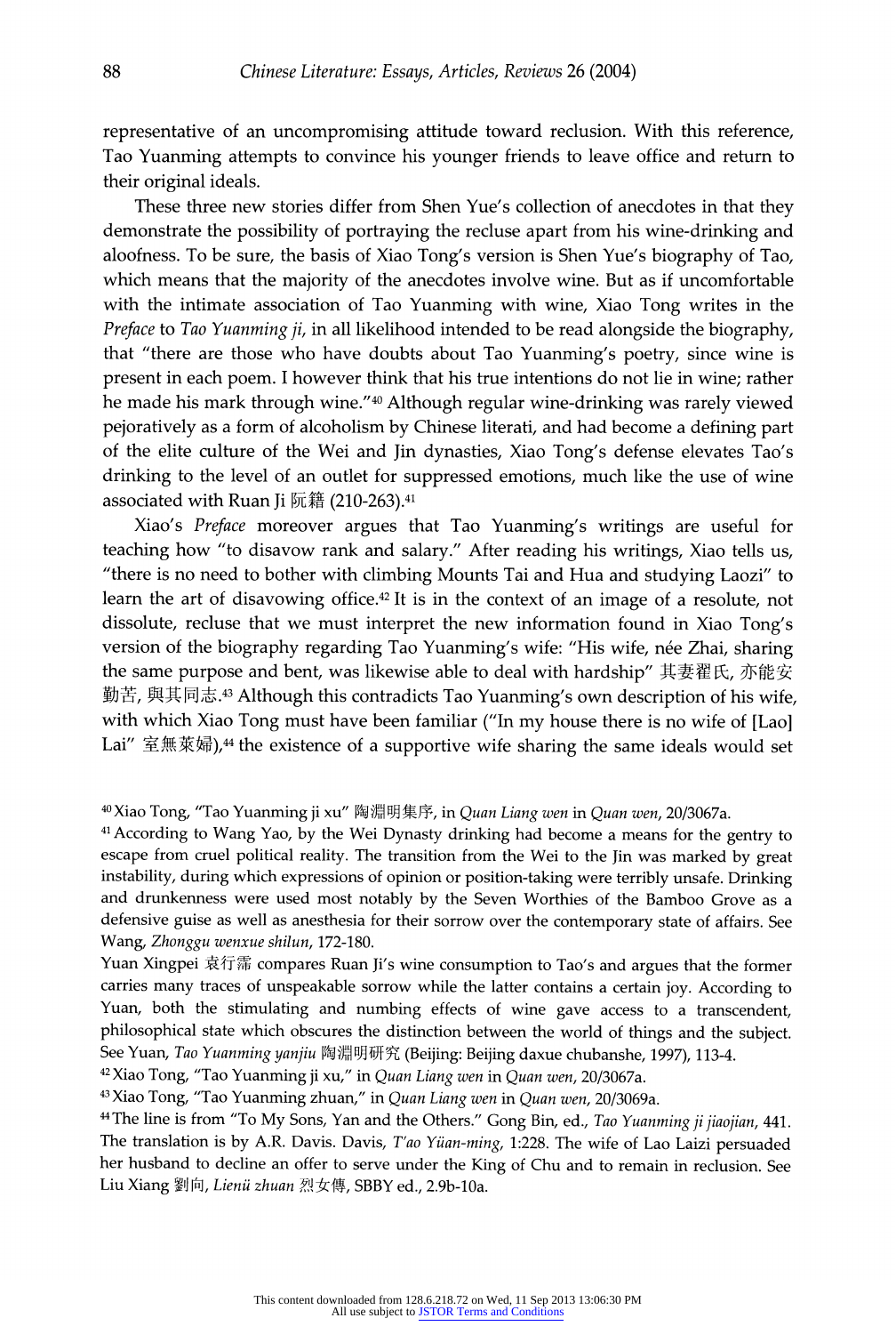**into relief the picture of a recluse with great resolve, along the lines of portraits of such**  famous recluses as Lao Lai 老萊 and Qian Lou 黔婁, both of whom happen to figure in **Tao's writings via their extraordinary wives.45** 

**Xiao Tong's version of Tao Yuanming is more one-dimensional than Shen Yue's; it leaves us with a more clearly defined and unified picture of a recluse. His selection of Tao's poems in the Wen xuan offers further enlightenment. The nine works Xiao Tong chose to include in the Wen xuan generally concern either Tao's intention to retire or aspects of his actual retirement.46 The works Xiao Tong excluded from the anthology are equally revealing. Poems and prose pieces that evince an appreciation of loyalty to ruler**  and ambition for grand deeds, such as "Yong san liang" 詠三良 (In Praise of the Three Good Men) and "Yong Jing Ke" 詠荊軻 (In Praise of Jing Ke), were not selected.<sup>47</sup> There **is no reason to think that this omission resulted from generic or topical restrictions of the Wen xuan since there is a specific category of "Poems in Praise of History" (Yongshi**   $Sh$ i 詠史詩), which includes a notable poem by Zuo Si 左思 (ca. 250-ca. 305) about Jing Ke and one about the Three Good Men by Cao Zhi 曹植 (192-232). Xiao Tong's **dismissal of Tao Yuanming's more ambitious side in his selection for the Wen xuan is consistent with his representation of Tao in his Preface and Biography as a model recluse free of worldly ambition.** 

**The most significant omission in Xiao Tong's version of Tao Yuanming's biography is what Shen Yue offers as proof of Tao Yuanming's loyalty to the Jin. Xiao accepts Shen Yue's opinion that Tao Yuanming refused to serve after Liu Yu's ascendancy owing to a sense of propriety and loyal obligation, but does not mention any correlation with the two methods of dating in Tao's works. As one may assume that Xiao Tong had access to** 

**<sup>45</sup>In "The Biography of the Master of Five Willows," Tao Yuanming reworks part of the description of Qian Lou by his wife as recorded in Lienii zhuan and applies it to the Master of Five Willows: "He was not distressed by poverty or low station, nor was he anxious for wealth**  and rank." In the fourth of Tao's "In Praise of Impoverished Gentlemen, Seven poems" 詠貧士七 **-6, the description of Qian Lou is also based on his wife's biography in Lienii zhuan. See Liu Xiang, Lienii zhuan, SBBY ed., 2.7b-8a. The wives of both Qian Lou and Lao Lai are depicted in Tao's works as sympathetic partners to their recluse husbands.** 

**<sup>46</sup>Xiao Tong included the following works by Tao Yuanming in the Wen xuan: "Shi zuo zhenjun canjun jing Qu'e zuo" M1A1\_W ~WUA \_ P (Lines Written as I Passed Through Qu'e, On First**  Being Made Adjutant to the General), "Xinchou sui qiyue fujia huan Jiangling yexing Tukou" 辛 **riqf-L)4 ) Ilf • R ra (Written at Tukou at Night during the Seventh Moon of the Year**  401, While Returning to Jiangling After Leave), "Wan'ge shi san shou" 挽歌詩三首 (Bearers' **Songs, Three poems) No. 3, "Yinjiu ershi shou" 飲酒二十首 (Twenty Poems After Drinking Wine) Nos. 5 and 7, "Yong pinshi qi shou" 詠貧士七首 (In Praise of Impoverished Gentlemen, Seven** poems) No. 1, "Du *Shanhai jing shisan shou"* 讀山海經十三首 (On Reading the *Mountains and Seas* reassic, Thirteen poems) No. 1, "Nigu jiu shou" 擬古九首 (Imitations, Nine poems) No. 7, and **"Guiqu laixi ci" •-\$2%# (The Return).** 

<sup>&</sup>lt;sup>47</sup> The Three Good Men refer to the sons of Ziju 子車 of the state of Qin 秦, Yanxi 奄息, Zhongxing **# MT and Zhenhu Ati, who chose to be buried alive with the deceased Duke Mu \$ of Qin in 621 B.C.E. They were revered as honorable men and memorialized in Ode 131, "Huangniao"** 黄鳥 (The Oriole), according to the Zuo *zhuan* (Duke Wen sixth year).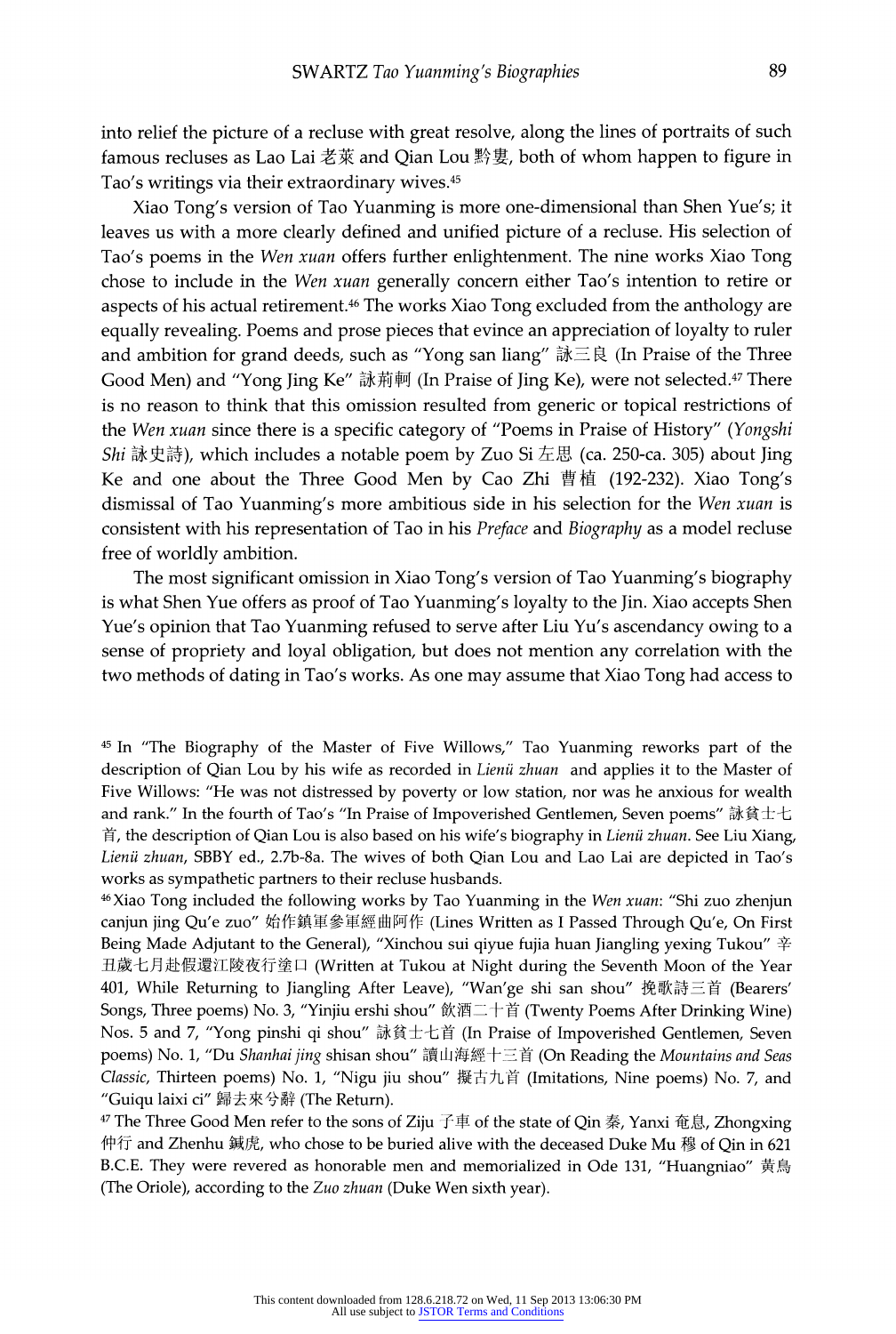**the editions Shen Yue used, his implicit rejection of Shen Yue's observation concerning the two methods of dating makes the validity of the observation suspect.** 

**The biography of Tao Yuanming in the Nan shi introduces very few additions to Tao Yuanming's life when compared to Shen Yue's and Xiao Tong's versions. It combines anecdotes and the biographer's comments from the two earlier versions, repeating almost verbatim their words and narrative sequence. Its omissions are more telling. Unlike the Song shu version, which cites four of Tao's texts, or Xiao Tong's version, which does not need to cite Tao's works since his Collected Works is appended to the biography,48 the Nan shi version cites three: "The Biography of the Master of Five Willows," "The Return," and "To My Sons, Yan and the Others."49 That Li Yanshou decided to omit "On Naming My Son" suggests more emphasis on Tao Yuanming as an isolated figure compatible with the image of a recluse. It is possible that these omissions resulted from the biographer's concern for length, but this reading, as I have proposed, is substantiated by Tao's biography in the Jin shu, compiled around the same time. The Nan shi version concludes with two new lines, not seen in either the Song shu or Xiao Tong's version, to emphasize the virtue of Tao's wife. To Xiao Tong's description, "His**  wife, née Zhai, sharing the same purpose and bent, was likewise able to deal with **hardship," Li Yanshou adds, "While the husband [i.e. Tao Yuanming] ploughed the** 

<sup>48</sup> According to Li Gonghuan's 李公煥 late-thirteenth century edition of Tao Yuanming ji (Collected **Works of Tao Yuanming), Xiao Tong cites "The Biography of the Master of Five Willows" in the "Biography of Tao Yuanming," as Shen Yue did. His reasons for citing only this text and omitting the other three texts which Shen Yue cites are unclear. An argument can be made, as I have, that he felt no need to cite all four texts since they are included in the appended Tao Yuanming ji, and only cites the "Biography of the Master of Five Willows," since Xiao Tong, like Shen Yue, considered this autobiographical text as telling "truthfully" Tao Yuanming's own life. This argument is appealing for its likelihood and convenience. However, a counter-argument can be made that there were reasons other than avoidance of repetition within the same volume. Rather, "To My Sons, Yan and the Others" could have been excluded since it contains the line, "In my house there is no wife of [Lao] Lai [who dissuaded her husband from taking office]," which contradicts Xiao Tong's vision of Tao Yuanming's wife: "His wife, nee Zhai, sharing the same purpose and bent, was able to deal with hardship." While this counter-argument is credible, reasons for the omission of the other two texts are more difficult to fathom. One could assert that "On Naming My Son" was omitted since it indicates Tao Yuanming's lineage and points to his posterity, thus inappropriate for his image as a pure recluse, isolated, detached, and somewhat mysterious (which is much in line with Tao's self-portrayal in "The Biography of the Master of Five Willows"). But to suppose that Xiao Tong intended to mold Tao's image as a pure recluse is very problematic, because a satisfactory reconciliation cannot be made between this image and the image of Tao as a caring and benevolent father, which Xiao Tong certainly emphasizes with the addition of Tao's short letter to his sons. As for the exclusion of "The Return," I do not know**  of a reasonable counter-argument. I am grateful to Chen Qiren 陳啟仁 of National Taiwan **University for suggesting other interpretations.** 

**49 The opening lines from "To My Sons, Yan and the Others" about the inevitability of death and determinacy of fate have been omitted.**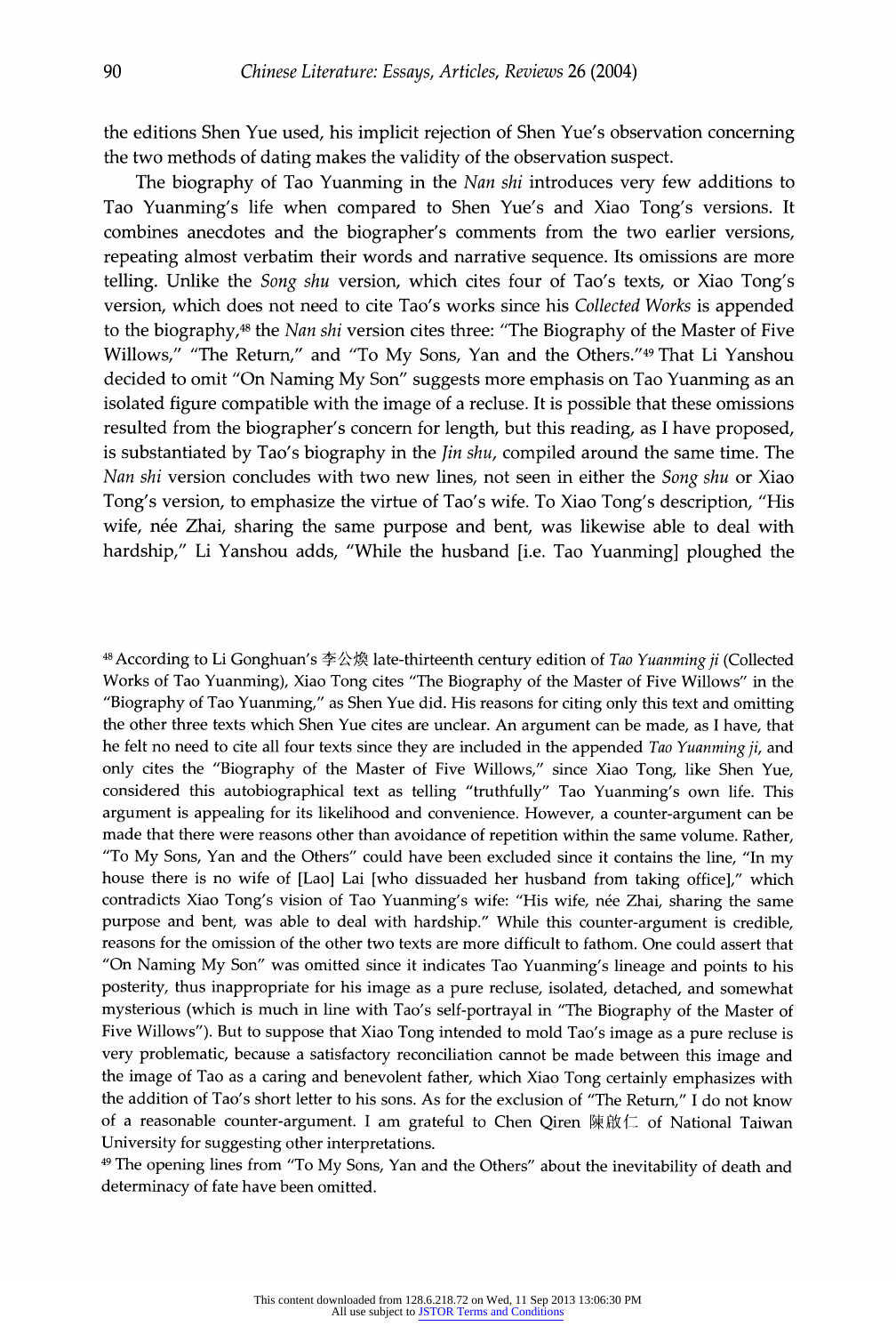fields, the wife, one step behind, hoed the land" 夫耕於前, 妻鋤於後.<sup>50</sup> This is one of its fields, the wife, one step behind, hoed the land" 天耕於前, 妻鋤於後.<sup>50</sup> This is one of its<br>two innovations. The more significant contribution made by Li Yanshou was to use Tao **Yuanming's name synonymously with the concept of reclusion in his introduction to the "Biographies of Recluses." Tao is the only recluse, not counting the legendary ones, named in the introduction: "Of the likes of Tao Qian, some take office but do not seek fame, withdraw without ridiculing the common. Some distance their persons from harm and conceal their tracks while serving the Confucian Way. Some hide their traces on the rivers and lakes. Others remain unknown beneath the crags and rocks. All of these men were recluses of their times."51 Within a span of 170 years, Tao Yuanming had been upgraded from being one recluse among many in the Song shu to the epitome of contemporary recluses in the Nan shi.** 

**Of the three later biographies, the greatest departure from Tao Yuanming's biography in the Song shu is that in the Jin shu, completed in 648.52 A.R. Davis' term "caricature," with which he describes all four biographies, is most apt for this version.53 The new material in the Jin shu version may be classified into two types. First, the editors elaborate on stories that already appeared in Shen Yue's account. For instance, in the Song shu account, Wang Hong wanted to meet Tao Yuanming and hence asked a mutual acquaintance, Pang Tongzhi, to arrange a meeting. In the Jin shu account, Wang Hong went to Tao's house in person, but Tao pleaded illness and refused to see him. Tao later said to someone else: "My personality does not get on well with the rest of the world, and due to illness I have remained in retirement. It is hardly that I am purifying my intentions to gain a reputation. How could I dare use the fact that Master Wang's carriage came all the way here to glorify myself?" Unsuccessful in his first attempt to see Tao Yuanming, Wang Hong asked Pang Tongzhi to arrange the gathering at Lili. After the happy meeting between Tao Yuanming and Wang Hong, the Jin shu version goes on to tell how Tao and Wang rode side by side but separately back into town. Tao Yuanming "laughed and talked [with Wang Hong], while enjoying his intoxication. He did not covet in the slightest [Wang Hong's] luxurious carriage."54 The novelty in the Jin shu that is perhaps most often cited is a "quotation" that gives voice to the recluse's eccentricity. As in the Song shu, Tao Yuanming has a stringless zither which he strums to convey his feelings, but now he quips, "As long as I get the flavor of the zither, why** 

**50Nan shi, 75/1859. Li Yanshou slightly rewords Xiao Tong's description of the character of Tao's wife, but does not change the meaning substantially.** 

**<sup>52</sup>The compilation of the now standard Jin shu is a subject of great interest to historians, who have generally focused on the political motivations involved, the justifications given for this imperially-commissioned project, and Emperor Taizong's (r. 627-649) personal interest in it. k** For studies on this subject, see Li Peidong 李培棟, Wei Jin Nanbeichao shiyuan 魏晉南北朝史 **(Shanghai: Xuelin chubanshe, 1996), 108-39, and Yue Chunzhi & "Tangchao chunian**  chongxiu *Jin shu* shimo kao" 唐朝初年重修晉書始末考, *Shixueshi yanjiu* 2 (2000): 38-42.<br><sup>53</sup> A comparative anglysis of the favo his avantice change that David also as the shi d

**53A comparative analysis of the four biographies shows that Davis' observation that in Tao's early biographies, "his own ironic poses have become caricatured and distorted" is not equally accurate for all four. Davis, T'ao Yiian-ming, 1:4.** 

**54Jin shu (Beijing: Zhonghua shuju, 1974), 94/2462.** 

**<sup>51</sup>Nan shi, 75/1856.**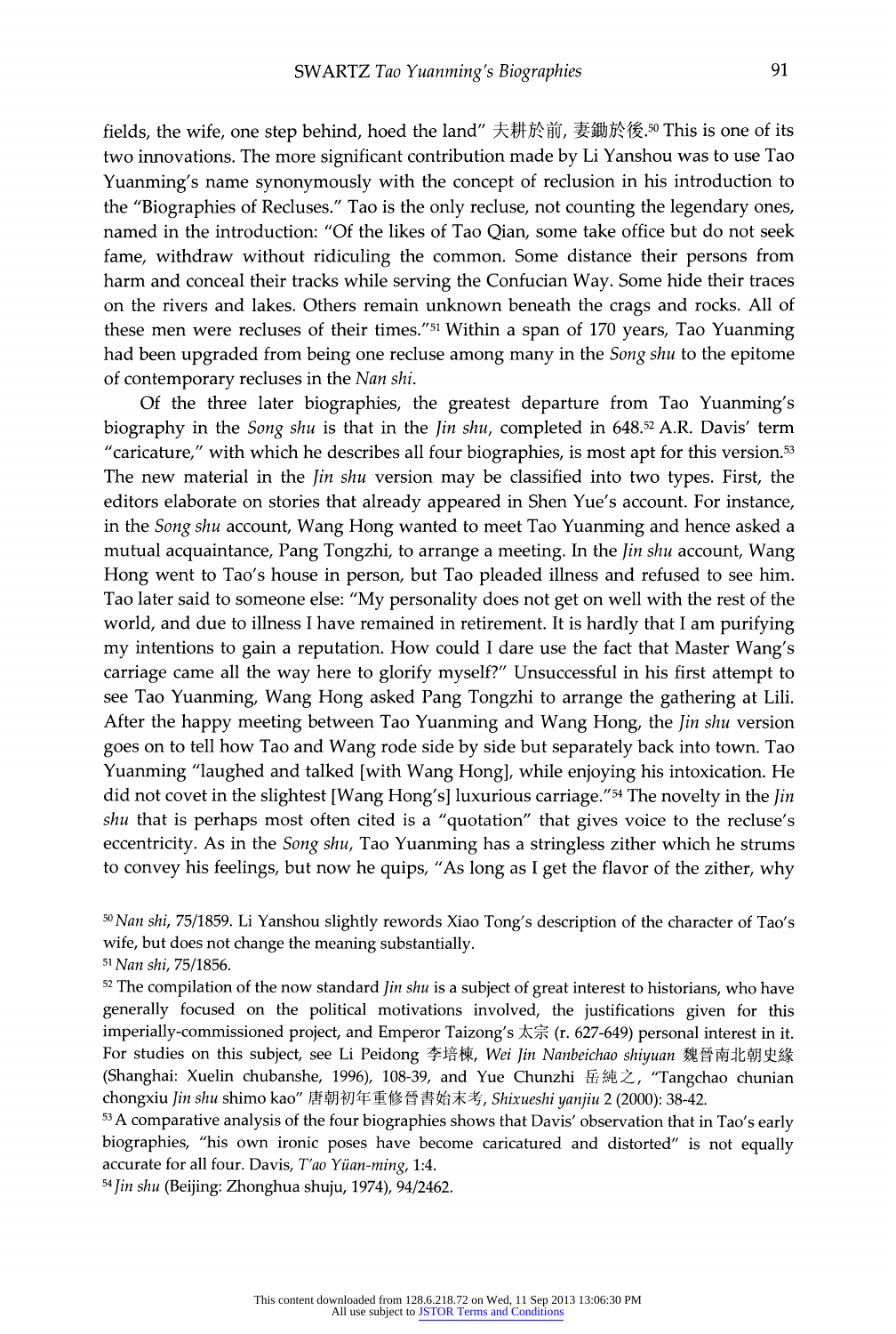**bother with sounds made by the strings?"55 These two examples and the few others not cited here present a further imaginative step from the original account. New conclusions to old anecdotes offer more satisfaction to the reader with fuller narrative and more colorful details. Second, the Jin shu version offers stories and character descriptions not seen in any of the other three biographies. For example, Tao Yuanming**  sometimes would be invited by his fellow villager, Zhang Ye 張野, and companions, Yang Songling 羊松齡 and Chong Zun 寵遵, to drink with them or to go along to **someone else's party. Even if Tao did not know the host, he felt delight and made no objection. He would drink until intoxicated, then return home. Another anecdote describes Wang Hong noticing Tao Yuanming's lack of shoes during their first meeting. Wang ordered his servants to measure Tao's feet and make a pair of shoes for them. Surrounded by guests, Tao stretched out his feet for measurements to be taken. Such stories magnify the aloofness, lack of inhibitions, and disregard for polite behavior already ascribed to Tao by the earlier biographers. New descriptions of Tao's character in the Jin shu work along the same lines as the new anecdotes. Tao Yuanming is now said to have eschewed involvement in managing his family's livelihood, delegating all of the farmwork and household chores to his sons and servants. This utterly aloof and carefree recluse is further described as "never having expressed anger or joy."56** 

**The omissions in the Jin shu version of Tao's biography are as meaningful as the additions. The editors do not cite "On Naming My Sons" and "To My Sons, Yan and the Others." Nor do they repeat Xiao Tong's citation of Tao's letter to his sons, in which Tao asks them to treat the new servant boy well. These two important omissions and the new information about how Tao passed the farm responsibilities to his sons, taken together, deemphasize the image of Tao, built by the previous biographies, as a benevolent father figure. The Jin shu biography also leaves out the argument concerning Tao's refusal to serve two dynasties, and Tao's role as a loyal subject of the Jin is thus no longer visible. The last omission is any mention of Tao Yuanming's wife. The excision of all relationships in the Confucian sense (ruler-subject, husband-wife, father-son) leaves an image of a recluse all the more carefree, individual, and unbound to common roles.** 

#### **The Making of a Perfect Recluse**

**The image of Tao Yuanming standing above normal social relations, developed to varying degrees in the four biographies, informs the biographers' retelling of Tao's life and selection of materials. For example, there are two versions of an encounter between Tao and Wang Hong. Recall that, according to Shen Yue, Wang Hong tried to make Tao's acquaintance but was unsuccessful. He then arranged for Tao's friend Pang Tongzhi to set up wine and food for Tao Yuanming at a pavilion in Lili. When Tao arrived, he "grew delighted and drank with [Pang Tongzhi]. Shortly after, Wang Hong** 

**55Jin shu, 94/2463. 56Jin shu, 94/2462.**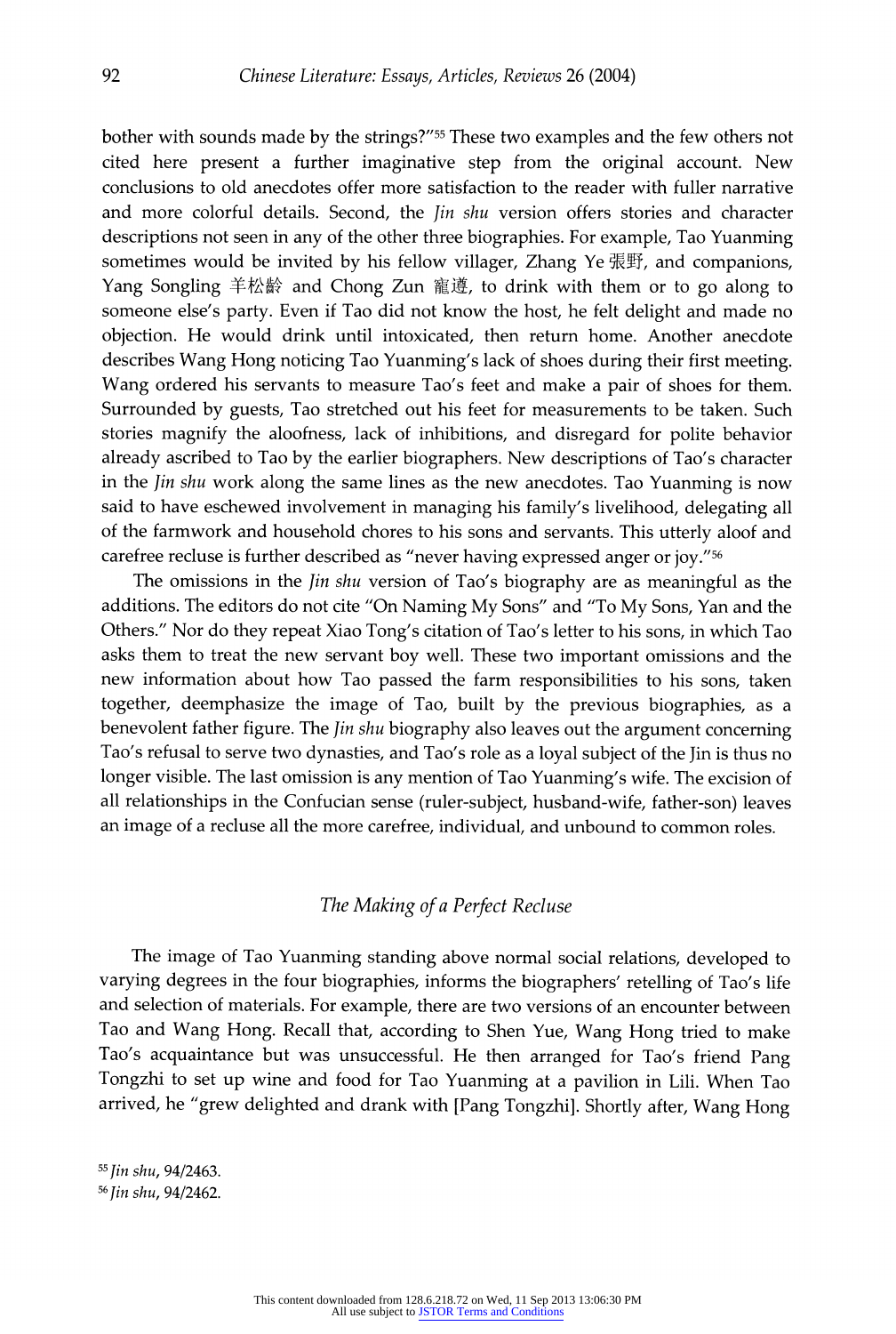**appeared and Tao cast no blame on either." A version which appears in earlier histories, to which Shen Yue must have had access, gives a very different account: "Sometime after Tao Qian resigned, suffering from a leg ailment, he asked one attendant and two sons to carry him in a sedan chair to pay Wang Hong a visit. After he arrived, he grew delighted and drank with [Wang Hong]."57 Shen Yue's retelling, adopted by Xiao Tong and Li Yanshou, depicts Tao Yuanming as a recluse whose transcendence and eccentricity absolved him of any need for proper decorum. In this version, Tao receives a visit from a high official and is able to express pleasure or displeasure at the encounter. In the earlier version, Tao calls on Wang Hong and he therefore appears as more conventional, sociable and human in his interactions. The air of loftiness that characterizes Tao's personality in the four biographies is absent in this version. The**  source for the *Song shu version was likely Tan Daoluan's 檀道鸞 (fl. 459) Xu Jin yangqiu* 續晉陽秋 (Continuation of the annals of Jin), in which Tan relates how Wang Hong **visited Tao Yuanming and, upon noticing that Tao Yuanming wore no shoes, ordered his servants to measure Tao's feet for shoes.58 Tan Daoluan's account of Wang Hong's visit to Tao circulated at the same time as an account of Tao's visit to Wang Hong in**  either Sun Yan's 孫嚴 or Xu Yuan's 徐爰 respective *Song shu,* and Zang Rongxu's 藏榮緒 (415-488) *Jin shu*, probable sources for the variant version of the anecdote. That Shen **Yue, Xiao Tong and Li Yanshou chose the former and omitted the latter demonstrates the active (and not always innocent) role played by the historians in the early construction of Tao's image. The Tang editors of the Jin shu elaborated on Shen Yue's version of the anecdote and prefaced it with another story in which Wang Hong goes to** 

**57The Taiping yulan -kff t~ cites this passage from a Song shu; see Taiping yulan (Beijing: Zhonghua shuju, 1960), 774/3432b. Since it does not appear in Shen Yue's Song shu, it must have**  been taken from one of the two earlier works of the same title, probably that of Sun Yan 孫嚴 or, less likely, that of Xu Yuan 徐爰, on which Shen Yue's history is based. Both histories predate Shen Yue's and survived into the early Song. See "Yiwen zhi" in Xin Tang shu 新唐書 (New **history of the Tang) (Beijing: Zhonghua shuju, 1975), 58/1456.** 

An identical passage is cited in the *Beitang shuchao* 北堂書鈔 (compiled in 630). But there it is **attributed to a Jin shu. As the compilation of the now standard Jin shu was begun in 646 and completed in 648, and earlier works of the same title either predate Tao Yuanming or were lost by**  the early Tang, the quotation must be taken from Zang Rongxu's 藏榮緒 (415-488) *Jin shu*, which **was compiled before Shen Yue's Song shu (488). Although Beitang shuchao is earlier than Taiping yulan, the said passage appears in Chen Yumo's ••Mi (1548-1618) Ming edition of Beitang**  shuchao and not in the more reliable Qing edition of Kong Guangtao 孔廣陶 (1832-1890). Yu **Shinan tftj~i (558-638), comp., Beitang shuchao, ed. Chen Yumo, SKQS ed., 140.5a; cf. Yu Shinan, comp., Beitang shuchao, ed. Kong Guangtao, 1888 ed., 140.4a. It is possible that Chen Yumo's and Kong Guangtao's manuscripts differed, or that Chen, who often replaced passages from lost**  sources with others from known sources, culled this passage from Taiping yulan. Tang Qiu's 湯球 **(1804-1881) reconstruction of Zang Rongxu's Jin shu includes this passage, but he may have taken the passage directly from Chen Yumo's edition without having compared it to other editions.**  Tang Qiu, comp., Jiu jia jiu Jin shu jiben 九家舊晉書輯本 (Zhengzhou: Zhongzhou guji chubanshe, **1991), 151.** 

<sup>58</sup>Tan Daoluan, *Xu Jin yangqiu,* in *Huang shi yishu kao* 黃氏逸書考 (Yangzhou: Yangzhou guji )<br>shudian, 1984), 32a. **shudian, 1984), 32a.**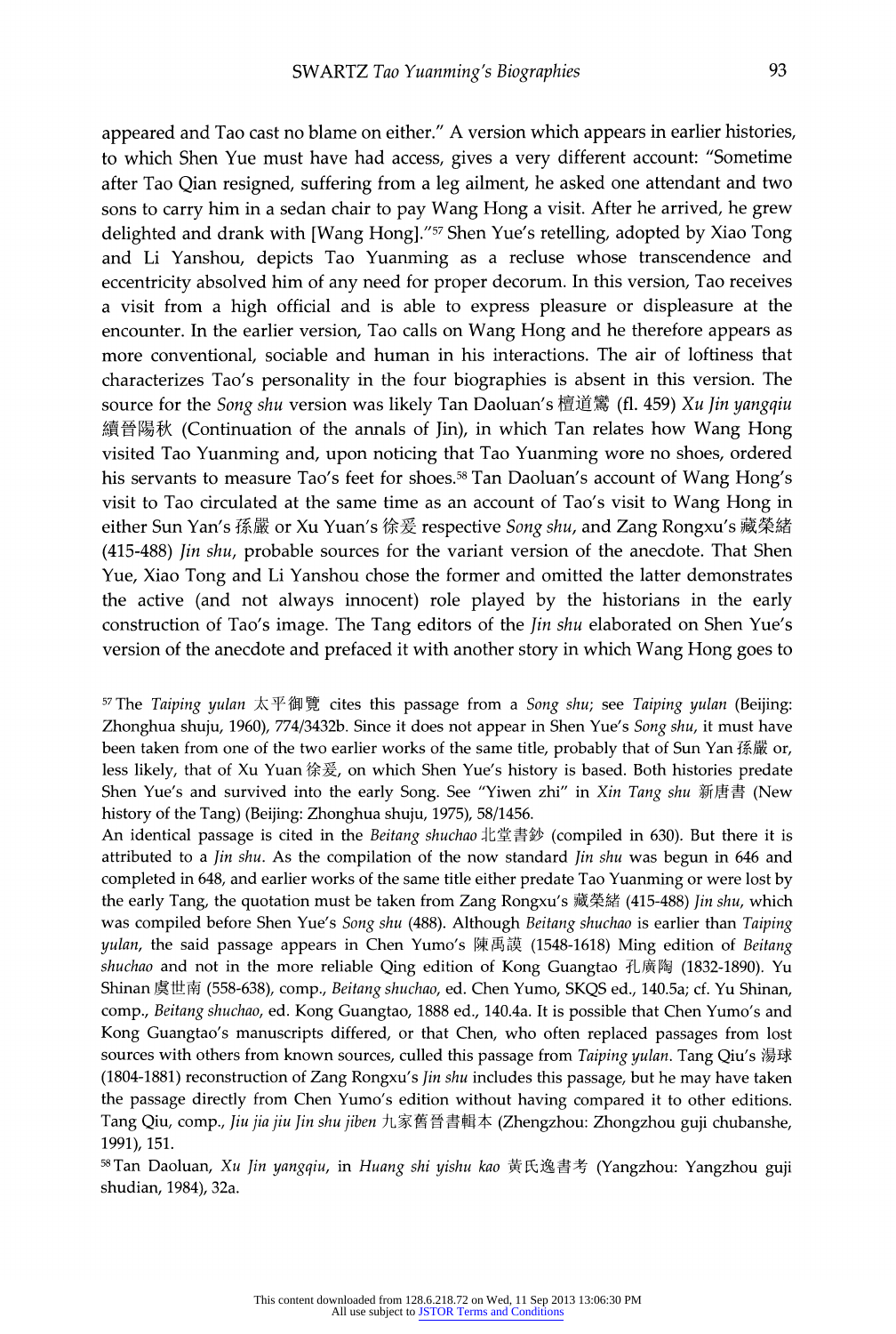**Tao Yuanming's house to pay a visit only to be rejected at the gate. This further emphasizes Tao's loftiness and rejection of social conventions.** 

**Additions to and omissions from earlier versions of Tao's biography, as well as the selection of material from other sources, demonstrate the aspect of construction in the biographers' presentation of Tao's life. That the composite images in the biographies differ is moreover significant because a reader's image of Tao Yuanming could depend on which of the texts he relied on. One important example is the particular influence of**  the *Jin shu* biography in the Tang 唐 (618-907).<sup>59</sup> Although High and Mid-Tang writers **used anecdotes common to all four biographies, their portrayal of Tao Yuanming in their own poetry in general most resembles the depiction of Tao in the Jin shu. Tang writers were fond of representing Tao's reclusion in idllyic terms, often focusing on the dual pleasures of wine drinking and zither playing (the latter substitutable by reading or composing poetry in leisure) and depicting an overall detached existence surrounded by hardly more than willow trees and chrysanthemum flowers.60 A few explanations can be made for the preference for the Jin shu biography. First of all, Tang writers may well have found that the Jin shu, which developed to an extreme Tao's eremitic behavior, offered more interesting and colorful poetic material. Second, it is the most "literary" of the four, with more attention to narrative flow, satisfactory conclusions and imagistic language. Third, the new compilation of the History of Jin was**  ordered by the second Tang emperor, Taizong  $\overline{X}$   $\overline{R}$  (r. 627-649), who was dissatisfied **with the eighteen existing versions written by private historians either in chronicle or composite form. In an edict, Taizong faulted the private historians of the past: "Although these authors have left accounts, they are not good historians. Their works** 

<sup>60</sup> See, for example, Li Bo's 李白 (701-762) portrayal of Tao Yuanming in "Xi zeng Zheng Liyang"  $B<sub>g</sub>$  Might all presented to Zheng, Magistrate of Liyang), in which all of the key images **associated with Tao's life in retirement are listed in orderly fashion: line one speaks of Tao's drunkenness, line two his five willow trees, line three his stringless zither, line four summons the image of Tao Yuanming straining his wine with his cap, line five the image of napping by the northern window and line six alludes to Tao's self-characterization as a man living during the epoch of the legendary good ruler Fu Xi. The images in lines five and six refer to Tao's leisure and**  utter contentment with his situation. See *Quan Tang shi* 全唐詩 (Beijing: Zhonghua shuju, 1960), **169/1746. The stringless zither and the image of straining wine in lines three and four appear only in Tao's biographies and not his works. This fact leads the reader, then, to suspect that lines five**  and six, too, were drawn from Tao's biography, even though they also appear in Tao's œuvre. **And the only version of the four biographies to mention the cool breeze by the northern window and the man of Fu Xi's time is the Jin shu. That Li Bo was familiar with the Jin shu account of Tao's life, or to push this point further, that the colorful scenes from the Jin shu narration appealed especially to a Tang poet should not be surprising. The impressionistic and, to a certain extent, exaggerated pictures provided workable poetic material from the point of view of Tang poetics, to which the sequencing of images and imagery as narration are central. See also the fourth of**  Wang Wei's "Ouran zuo" 偶然作 (Offhand Compositions) in Quan Tang shi, 125/1254. For further **discussion of the Tang reading and representation of Tao's reclusion, see Swartz, "Reclusion, Personality and Poetry," 40-68.** 

**<sup>59</sup> See Swartz, "Reclusion, Personality and Poetry," 40-3.**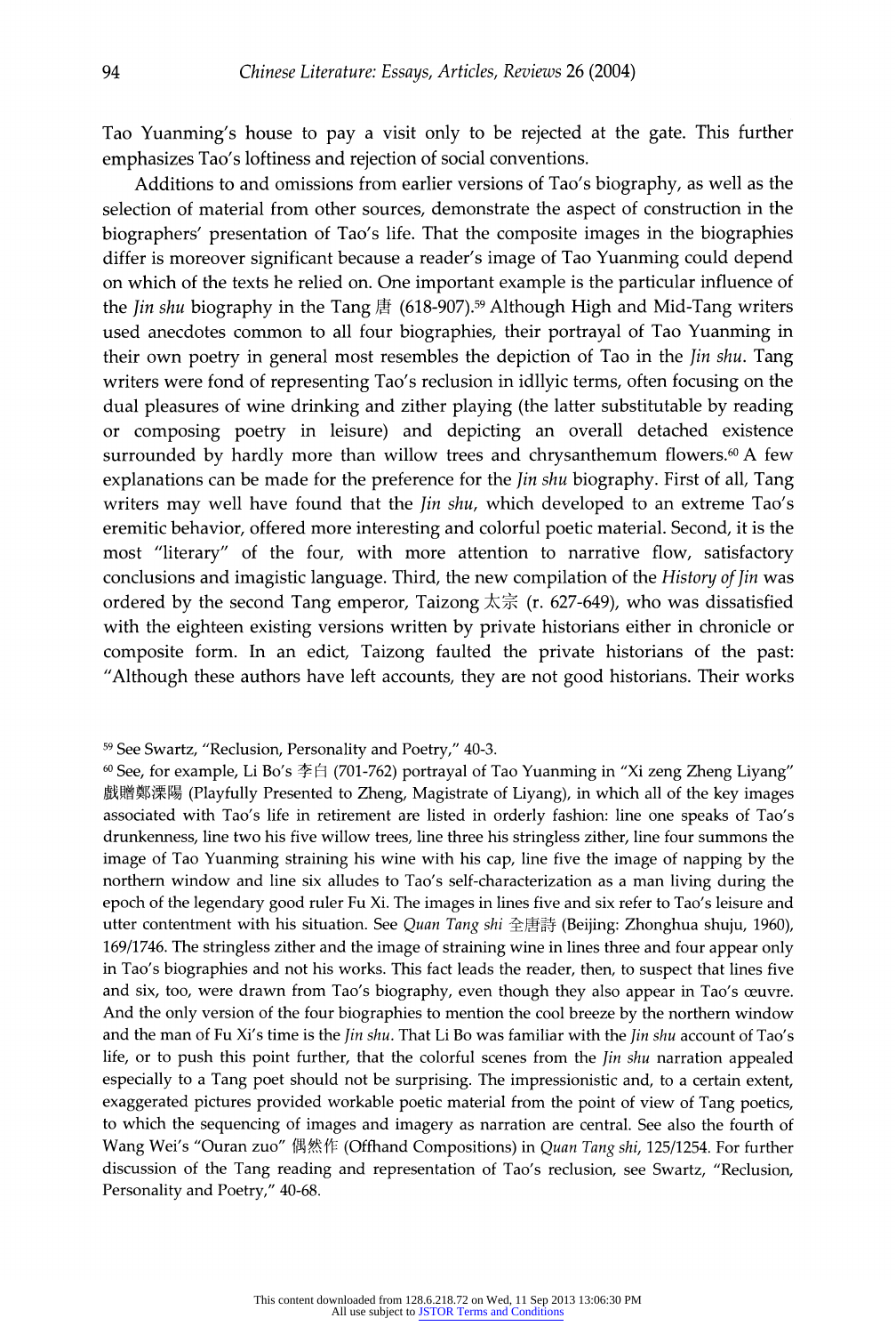**are short on authentic records" 雖存記注, 而才非艮史, 書虧貫錄.<sup>61</sup> Taizong wrote the are short of all of the set of the set of the set of the set of the set of the set of the set of the set of the set of the set of the set of the se** are short on authentic records **<sub>班什能在,</sub> 而才平度文, 言虧真***或***。 raizong wrote the**<br>appraisals (lun 論) appended to the basic annals of the reigns of Sima Yi 司馬懿 (d. 251; made emperor posthumously) and Sima Yan 司馬炎 (r. 266-290), and the biographies of Lu Ji 陸機 (261-303) and Wang Xizhi 王羲之 (321-379), thereby granting the new *Jin shu* **the legitimation of "imperial authorship" (yuzhuan The authority derived from**  the emperor's personal involvement in its compilation would likely have drawn a **certain amount of readership, study and interest. Hence, although some of the eighteen versions of the history of Jin survived into the Song dynasty, "ever since [the completion of the 648 Jin shu] all those who referred to the histories of Jin have dispensed with the old versions, and instead followed the newly-compiled one,"**  according to the historian-critic Liu Zhiji 劉知幾 (661-721).<sup>62</sup> The version of the *History of* **Jin most read by later Tang writers would have been the 648 edition.** 

**The dynastic histories in which Tao Yuanming's biography appeared, namely the Song shu and the Jin shu, were criticized by later Chinese historians, such as Liu Zhiji**  and Liu Xu 劉昫 (887-946), for distortion and exaggeration.<sup>63</sup> An equally systematic **phenomenon in the four biographies is the willful selection of materials based on authorial interpretation and internal consistency. For instance, none of the biographers cite Yan Yanzhi's dirge, the most reliable second-hand account of Tao's life and personality. And if they had, discrepancies would become obvious. The dirge records such valuable information as a conversation between Tao Yuanming and Yan Yanzhi that reveals a friendship based on intimacy and understanding, not drinking sessions, and that Tao Yuanming played the zither (which presumably had strings) and therefore had musical knowledge, as Tao himself claimed in many of his works. Yan praises Tao for virtues (honesty, simplicity, chastity and purity) that make him seem seriousminded, even stolid: "When he was young, he did not delight in amusements; when he** 

**<sup>61</sup>Quan Tang wen #J\* (Beijing: Zhonghua shuju, 1983), 8.3a.** 

**<sup>62</sup>Liu Zhiji, Shitong tongshi IAMY, SBBY ed., 12.15a.** 

**<sup>63</sup>Liu Zhiji in Shitong makes the following criticism of the Song shu: "There have been those who**  established strange doctrines and loved to create fabulous stories 立異端, 喜造奇說. In the Han, **there was Liu Xiang, in the Jin, Ge Hong, and in recent times, Shen Yue, who far surpassed his two predecessors." Liu Zhiji, Shitong tongshi, 18.15b-16a. Criticism of the Jin shu was plentiful. Liu Zhiji writes that "the sources it drew from were predominantly little books of stories (duanbu xiaoshu ~Hij' ). It demands little effort and is easy to read, like the Yu lin, Shishuo xinyu, Soushen ji, Youming lu and such. Works such as Cao [Jia]'s or Gan [Bao]'s Jin ji and Sun [Sheng]'s Jin yangqiu or Tan [Daoluan]'s Xu Jin yangqiu were not used. Thus in the Jin shu there is a great number of omissions in the praiseworthy events recorded." Liu Zhiji, Shitong tongshi, 16.6a. Liu**  Xu 劉昫, author of the *Jiu Tang shu* 舊唐書 (Old History of the Tang), lists more shortcomings in **the biography of Fang Xuanling: "Most of the historians [who participated in the compilation of the Jin shu] were literary men who liked to use fantastic and erroneous trifles to produce unusual**  tales 好採詭謬碎事, 以廣異聞. In their critical assessments, they vied for resplendence and not<br>truth" 競為綺豔 不求質實 *Jiu Tang shu (*Beijing: Zhonghua shuju 1975), 66/2463. These nassages **truth" fi@A , \$4\$11?. Jiu Tang shu (Beijing: Zhonghua shuju, 1975), 66/2463. These passages are discussed by Qi Yishou in "Lun shizhuan zhong de Tao Yuanming shiji ji xingxiang," 152.**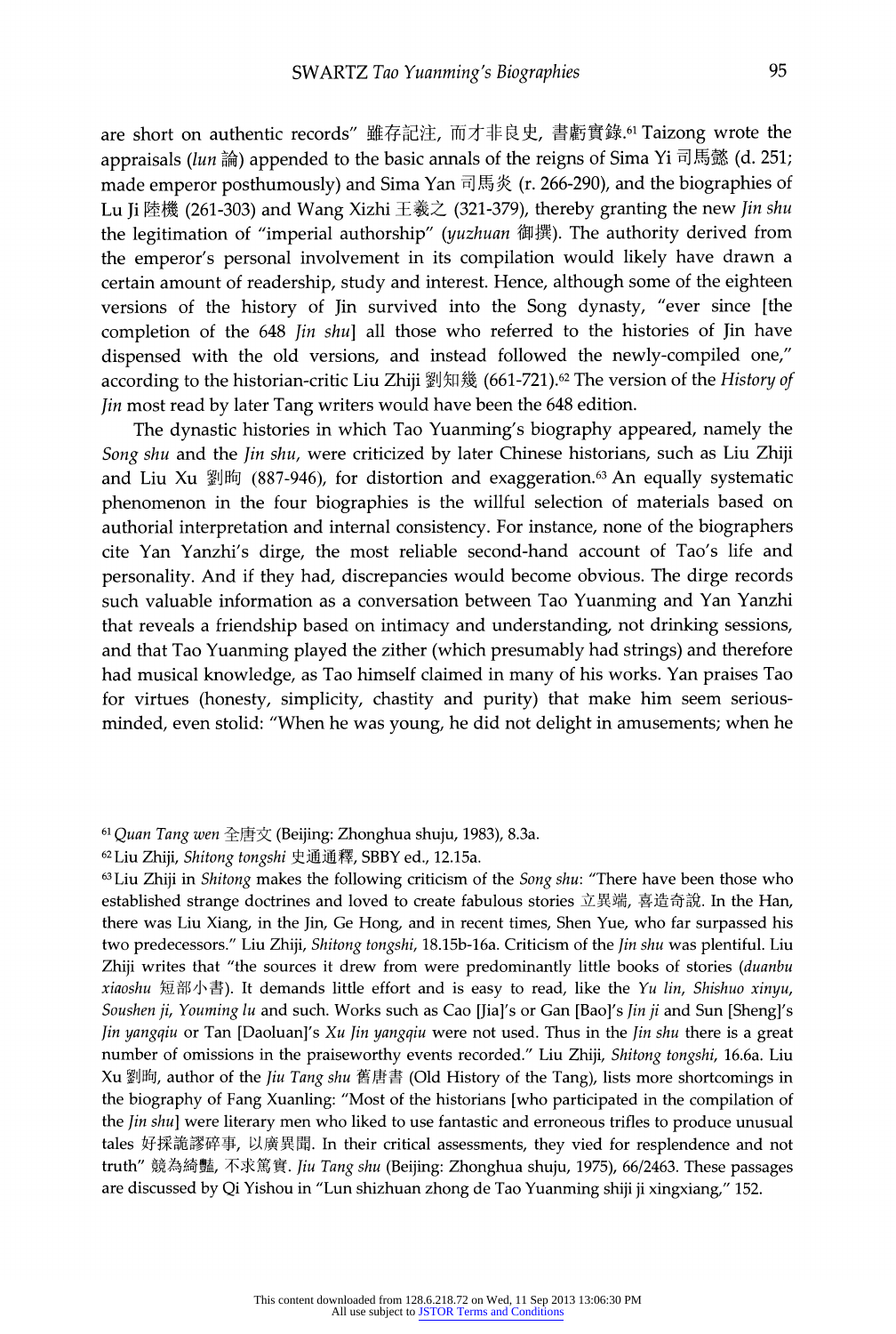**was a grown man, he truly possessed a simple heart" 1 L.64 Such a text**  could find no place in the four biographers' creation of a perfect recluse who, while **principled and resolute, was far more memorable for his idiosyncracies and transcendence of worldy cares and norms.** 

#### **Conclusion**

**This discussion has argued that there is much to be gained from a critical examination of Tao Yuanming's biographies. While they have turned out to be products of an interested selection of materials in the service of each compiler's purposes, the information provided by these biographies must still be used, for they are the only complete, early secondary accounts of his life (Yan Yanzhi's dirge aside). But the construction of these biographies can no longer be ignored. Since these texts have generally been treated as reliable historical documents, little attention has been paid to variations among them and development over time.** 

**These four texts have generally been taken for granted by scholars up to the present who treat them as sources of information rather than as texts that influenced later readings of Tao Yuanming. As the first group of texts in the history of Tao's reception, they not only set the terms for later discussions, give the contexts and authorial intentions with which to read certain poems, but also mold the imaginations of later readers. Later readers would unquestioningly use stories from these biographies as referents for Tao's poems, taking it for granted that these are "accounts." The problem with this hermeneutical process, which relies unreservedly on the stability of these biographies, is a circularity between historical account and textual interpretation. As Stephen Owen has argued,** 

**We construct our historical accounts out of other historical accounts; and in the case of interpretation, we construct such accounts to answer the demands of the particular literary text; then we interpret the literary text in the light of the historical account that we have made to serve as its context.65** 

**64 Yan, "Tao zhengshi lei," in Quan Song wen in Quan Wen, 38/2646b. I have used A. R. Davis'**  translation from his T'ao Yüan-ming: His Works and Their Meaning, 1:244. In the elegy (ci 辭) proper, **Yan describes Tao's character as follows: "In the conduct of close relationships/He made himself of least importance. The faithfulness of his promises/Was weightier than the word of Bu. His honesty was deep, his simplicity pure;/His truth was tranquil, his purity gentle. Genial but**  capable of dignity,/He was learned but not tedious" 睦親之行, 至自非敦. 然諾之信, **•:,UY., A2.-g W, W. gg• <sup>M</sup> , 1f. . @ h, fV . Yan, "Tao zhengshi lei," 38/2646b. Trans. Davis, T'ao Yiian-, ming, 1:246.** 

**65Stephen Owen, "Poetry and Its Historical Ground," CLEAR 12 (Dec. 1990): 108.**